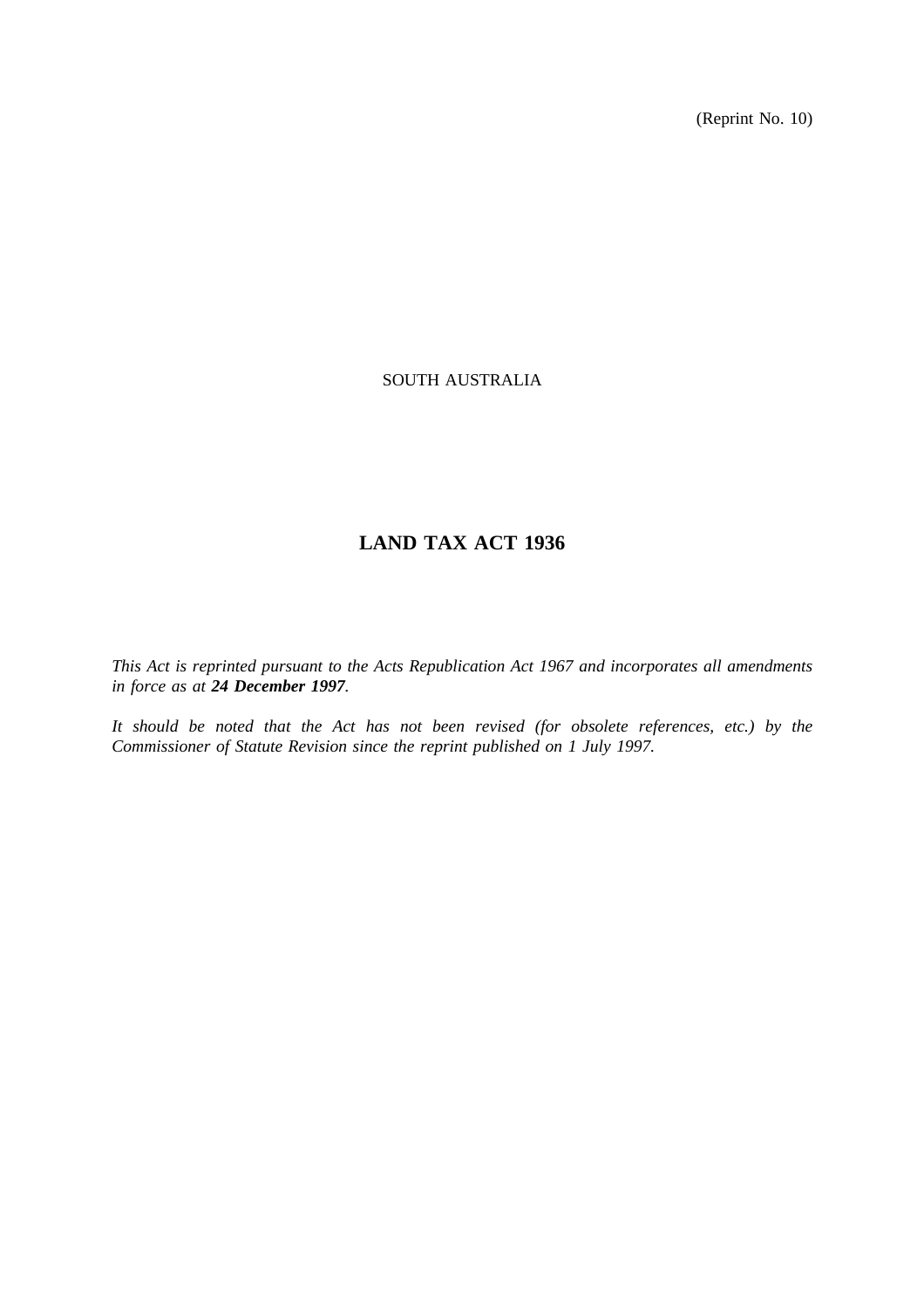# **SUMMARY OF PROVISIONS**

| 1.  | Short title                                                          |
|-----|----------------------------------------------------------------------|
| 2.  | Interpretation                                                       |
| 3.  | <b>Taxation Administration Act</b>                                   |
| 4.  | Imposition of land tax                                               |
| 5.  | Exemption of certain residential land from land tax                  |
| 6.  | Assessment of tax against land divided by a community or strata plan |
| 7.  | Taxable value of land                                                |
| 8.  | Scale of land tax                                                    |
| 9.  | Defined rural areas                                                  |
| 10. | Defined shack-site areas                                             |
| 11. | Minimum tax                                                          |
| 12. | Tax in cases where there are two or more owners                      |
| 13. | Cases of multiple ownership and aggregation of value                 |
| 14. | Person liable to tax                                                 |
| 15. | Change of ownership                                                  |
| 16. | Liability for tax to be joint and several                            |
| 17. | Distribution of burden                                               |
| 18. | Contracts, etc., to evade land tax                                   |
| 19. | Time for payment of tax                                              |
| 20. | Power to let or sell land liable to tax                              |
| 21. | Transfer of land in satisfaction of tax liability                    |
| 22. | Tax first charge on land                                             |
| 23. | Certificates in respect of liability to tax                          |
| 24. | Alterations to valuations                                            |
| 25. | Service                                                              |
| 26. | Regulations                                                          |
|     | <b>APPENDIX</b>                                                      |
|     | <b>LEGISLATIVE HISTORY</b>                                           |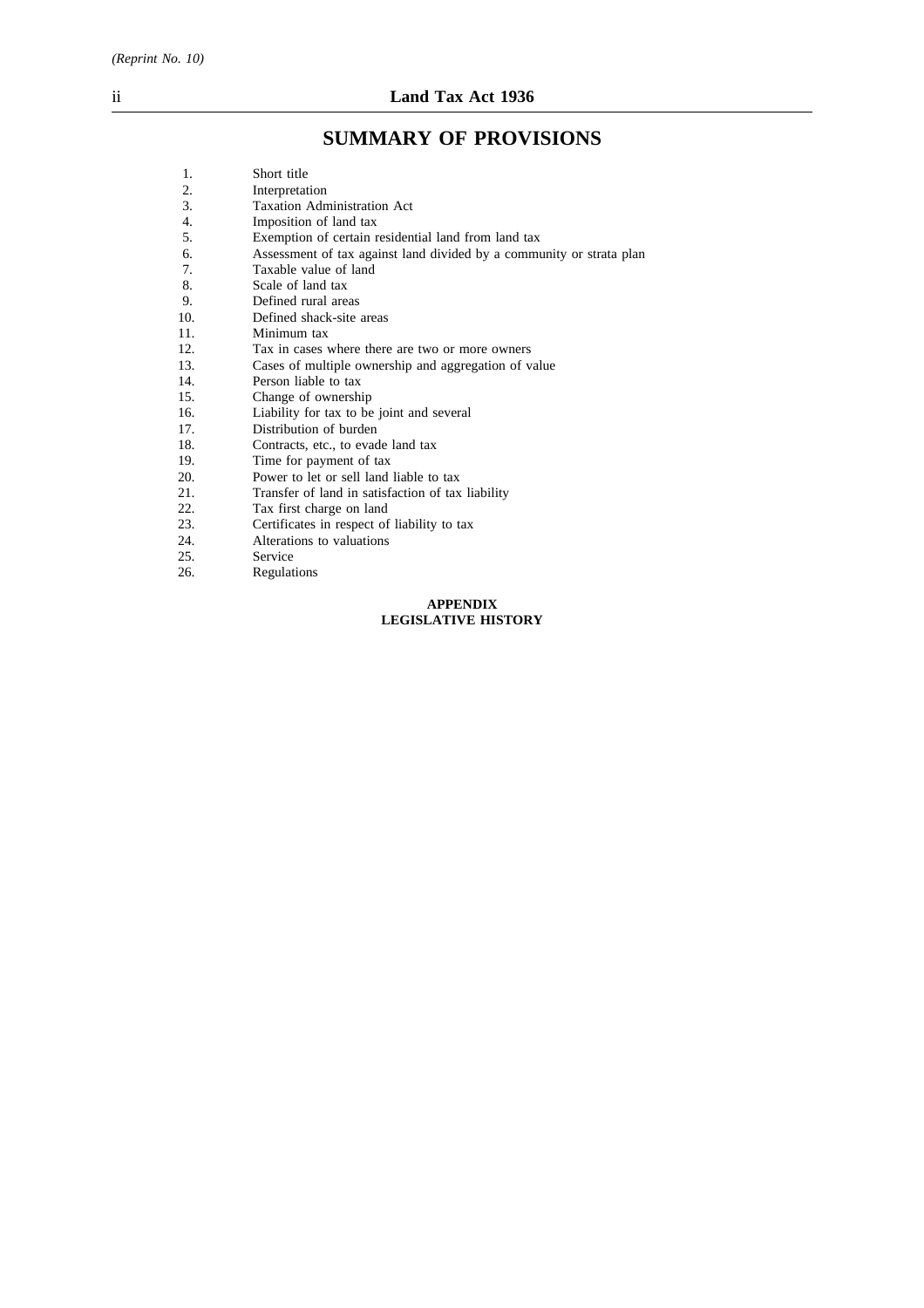# **LAND TAX ACT 1936**

being

Land Tax Act 1936 No. 2318 of 1936 [Assented to 26 November  $1936$ ]<sup>1</sup>

#### as amended by

Land Tax Act Amendment Act 1942 No. 34 of 1942 [Assented to 26 November 1942] Land Tax Act Amendment Act 1948 No. 16 of 1948 [Assented to 23 September 1948] Land Tax Act Amendment Act 1952 No. 47 of 1952 [Assented to 4 December 1952]<sup>2</sup> Land Tax Act Amendment Act 1961 No. 8 of 1961 [Assented to 19 October 1961]<sup>3</sup> Land Tax Act Amendment Act 1965 No. 32 of 1965 [Assented to 2 December 1965] Land Tax Act Amendment Act 1966 No. 39 of 1966 [Assented to 25 August 1966] Land Tax Act Amendment Act 1967 No. 40 of 1967 [Assented to 28 September  $1967$ ]<sup>4</sup> Land Tax Act Amendment Act 1969 No. 56 of 1969 [Assented to 4 December 1969]<sup>5</sup> Land Tax Act Amendment Act 1970 No. 49 of 1970 [Assented to 10 December 1970]<sup>6</sup> Land Tax Act Amendment Act 1971 No. 53 of 1971 [Assented to 23 September 1971] Land Tax Act Amendment Act 1972 No. 78 of 1972 [Assented to 5 October 1972]<sup>7</sup> Statutes Amendment (Valuation of Land) Act 1972 No. 79 of 1972 [Assented to 5 October 1972]<sup>8</sup> Rates and Taxes Remission Act 1974 No. 16 of 1974 [Assented to 4 April 1974]<sup>9</sup> Land Tax Act Amendment Act 1974 No. 109 of 1974 [Assented to 5 December 1974] Land Tax Act Amendment Act 1975 No. 48 of 1975 [Assented to 10 April 1975]<sup>10</sup> Statutes Amendment (Rates and Taxes Remission) Act 1975 No. 98 of 1975 [Assented to 20 November 1975]<sup>11</sup> Land Tax Act Amendment Act 1976 No. 41 of 1976 [Assented to 22 October 1976]<sup>12</sup> Land Tax Act Amendment Act 1977 No. 32 of 1977 [Assented to 27 October 1977]<sup>13</sup> Statutes Amendment (Rates and Taxes Remission) Act 1977 No. 55 of 1977 [Assented to 15 December 1977]<sup>14</sup> Land Tax Act Amendment Act 1979 No. 61 of 1979 [Assented to 8 November 1979]<sup>15</sup> Statutes Amendment (Valuation of Land) Act 1981 No. 29 of 1981 [Assented to 19 March 1981]<sup>16</sup> Land Tax Act Amendment Act 1982 No. 79 of 1982 [Assented to 9 September 1982]<sup>17</sup> Land Tax Act Amendment Act 1983 No. 80 of 1983 [Assented to 24 November 1983]<sup>18</sup> Valuation of Land Act Amendment Act 1984 No. 88 of 1984 [Assented to 29 November 1984]19 Land Tax Act Amendment Act 1985 No. 79 of 1985 [Assented to 22 August  $1985$ ]<sup>20</sup> Land Tax Act Amendment Act 1986 No. 62 of 1986 [Assented to 6 November 1986]<sup>21</sup> Rates and Land Tax Remission Act 1986 No. 78 of 1986 [Assented to 4 December 1986]<sup>22</sup> Statutes Amendment (Taxation) Act 1987 No. 2 of 1987 [Assented to 5 March 1987] Land Tax Act Amendment Act 1987 No. 72 of 1987 [Assented to 5 November 1987]<sup>23</sup> Land Tax Act Amendment Act 1988 No.  $63$  of 1988 [Assented to 27 October 1988]<sup>24</sup> Land Tax Act Amendment Act 1989 No. 48 of 1989 [Assented to 31 August 1989]<sup>25</sup> Land Tax Act Amendment Act 1990 No. 44 of 1990 [Assented to 25 October 1990]<sup>26</sup> Land Tax (Miscellaneous) Amendment Act 1991 No. 46 of 1991 [Assented to 21 November 1991]<sup>27</sup> Land Tax (Rates) Amendment Act 1992 No. 50 of 1992 [Assented to 29 October 1992]<sup>28</sup> Statutes Amendment (Expiation of Offences) Act 1992 No. 71 of 1992 [Assented to 19 November 1992]<sup>29</sup> Land Tax (Rates) Amendment Act 1993 No. 77 of 1993 [Assented to 27 October 1993]<sup>30</sup> Land Tax (Scale Adjustment) Amendment Act 1994 No. 63 of 1994 [Assented to 3 November 1994]<sup>31</sup> Land Tax (Home Unit Companies) Amendment Act 1995 No. 70 of 1995 [Assented to 2 November 1995]<sup>32</sup> Statutes Amendment (Community Titles) Act 1996 No. 38 of 1996 [Assented to 9 May 1996]<sup>33</sup> Statutes Amendment (Taxation Administration) Act 1996 No. 82 of 1996 [Assented to 5 December 1996]<sup>34</sup> **Land Tax (Land Held On Trust) Amendment Act 1997 No. 81 of 1997 [Assented to 24 December 1997]**

#### *NOTE:*

- *Asterisks indicate repeal or deletion of text.*
- *Entries appearing in bold type indicate the amendments incorporated since the last reprint.*
- *For the legislative history of the Act see Appendix.*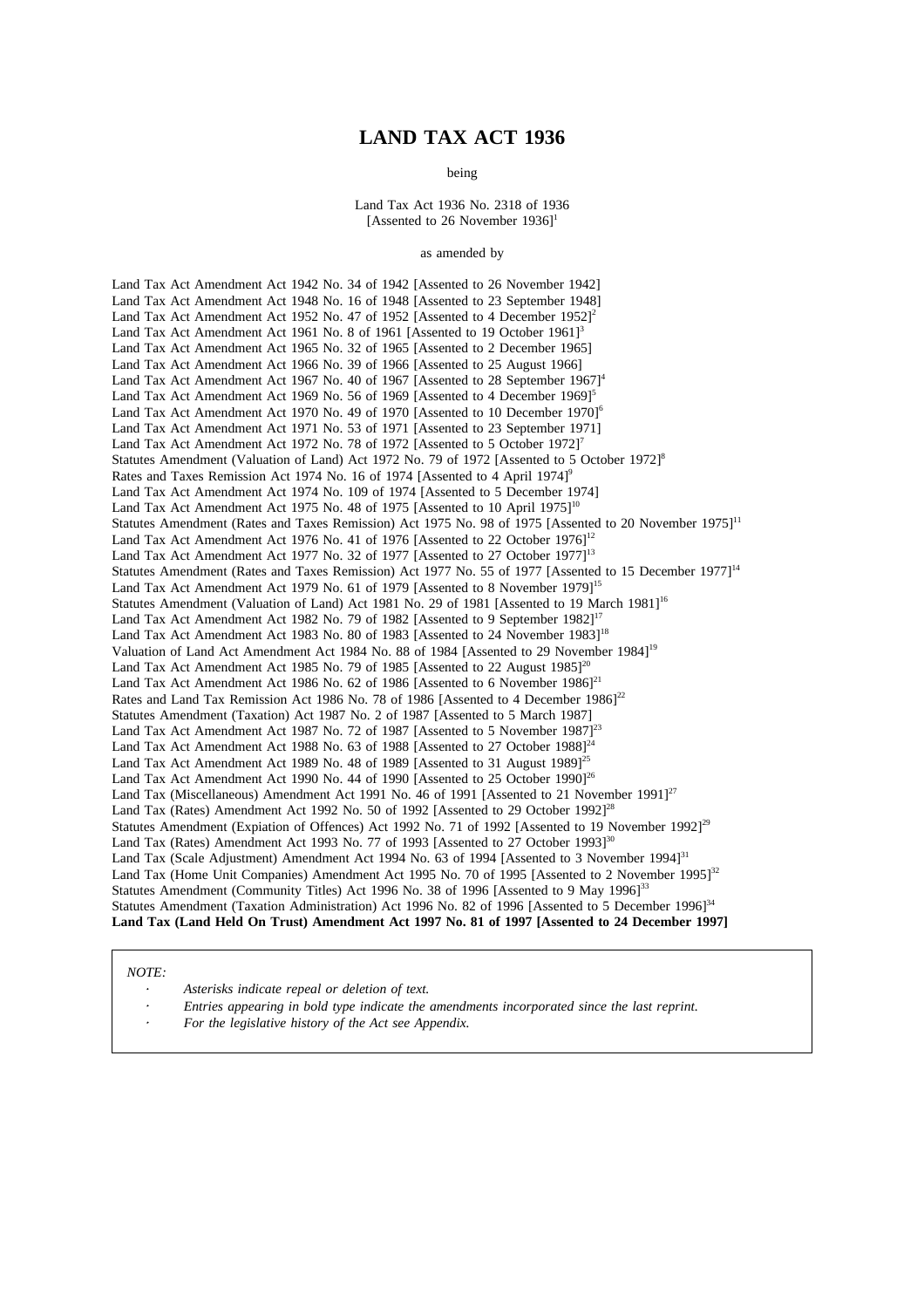- <sup>1</sup> Came into operation 7 January 1937: *Gaz*. 7 January 1937, p. 1.<br><sup>2</sup> Equipments and application asset at No. 47 of 1952, s. 18
- <sup>2</sup> For operation and application *see* Act No. 47 of 1952, s. 18.
- <sup>3</sup> For operation and application *see* Act No. 8 of 1961, s. 13.
- <sup>4</sup> Came into operation 22 February 1968, being the day on which the Real Property Act Amendment (Strata Titles) Act 1967 came into operation: *Gaz*. 22 February 1968, p. 515.
- <sup>5</sup> Came into operation 21 May 1970: *Gaz*. 21 May 1970, p. 1842.
- <sup>6</sup> Came into operation 30 June 1971: *Gaz*. 10 June 1971, p. 2830.
- $\frac{7}{8}$  Came into operation at midnight on 30 June 1972: s. 2.
- Came into operation 1 June 1972: s. 2.
- <sup>9</sup> Came into operation 1 July 1973: s. 2.<br><sup>10</sup> Came into operation 2 June 1975: Car
- <sup>10</sup> Came into operation 2 June 1975: *Gaz*. 22 May 1975, p. 1987.
- <sup>11</sup> Came into operation 1 July 1975: s. 2.
- <sup>12</sup> Came into operation 30 June 1976: s. 2.<br>
Come into operation 20 June 1977: s. 2.
- $\frac{13}{14}$  Came into operation 30 June 1977: s. 2.
- <sup>14</sup> Came into operation 1 July 1978: s. 2.
- <sup>15</sup> Came into operation 30 June 1979: s. 2<sup>16</sup>
- <sup>16</sup> Came into operation 30 June 1981: *Gaz*. 4 June 1981, p. 1640.
- <sup>17</sup> Came into operation (except s. 15) 30 June 1982: s. 2; s. 15 came into operation 8 December 1983: *Gaz*. 8 December 1983, p. 1616.
- <sup>18</sup> Came into operation 30 June 1983: s. 2.<br><sup>19</sup> Came into operation 11 July 1985: C
- <sup>19</sup> Came into operation 11 July 1985: *Gaz*. 4 July 1985, p. 6.<br><sup>20</sup> Came into aggressive at midnight an <sup>20</sup> June 1095.
- <sup>20</sup> Came into operation at midnight on 30 June 1985: s.  $\hat{2}$ .<br><sup>21</sup> Came into operation (queent a  $\hat{2}$  and the schoolale) at a
- <sup>21</sup> Came into operation (except s. 7 and the schedule) at midnight on 30 June 1986: s. 2(1); remainder of Act came into operation 18 May 1987: *Gaz*. 23 April 1987, p. 1072.
- <sup>22</sup> Came into operation 1 April 1987:  $Gaz$ . 26 March 1987, p. 702.<br>
<sup>23</sup> Came into operation at midnight on 20 June 1987: c. 2
- <sup>23</sup> Came into operation at midnight on 30 June 1987: s. 2.<br><sup>24</sup> C
- <sup>24</sup> Came into operation at midnight on 30 June 1988: s. 2.<br>
Come into operation at midnight on 20 June 1980: s. 2.
- <sup>25</sup> Came into operation at midnight on 30 June 1989: s. 2.<br> $\frac{26}{1000}$  Came into a partice at midnight as 20 June 1999: s. 2.
- <sup>26</sup> Came into operation at midnight on 30 June 1990: s. 2.<br>
<sup>27</sup>
- <sup>27</sup> Came into operation at midnight on 30 June 1991: s. 2.<br><sup>28</sup> C
- <sup>28</sup> Came into operation at midnight on 30 June 1992: s. 2.<br><sup>29</sup> Came into a partice 1 March 1992:  $C_{\text{max}}$  19 February 1
- <sup>29</sup> Came into operation 1 March 1993: *Gaz*. 18 February 1993, p. 600.
- $^{30}$  Came into operation at midnight on 30 June 1993: s. 2.<br> $^{31}$  Came into operation at midnight an 20 June 1994: s. 2.
- <sup>31</sup> Came into operation at midnight on 30 June 1994: s. 2.<br>
Come into operation at midnight on  $30 \text{ J}$ une 1005: s. 2.
- $\frac{32}{2}$  Came into operation at midnight on 30 June 1995: s. 2.<br> $\frac{33}{2}$  Came into a parties 4. Neural p. 1996:  $C_{\text{max}}$  21. Other
- <sup>33</sup> Came into operation 4 November 1996: *Gaz*. 31 October 1996, p. 1460.
- <sup>34</sup> Part 4 (ss. 34-62) & Sched. cl. 3 came into operation 1 July 1997: *Gaz*. 19 December 1996, p. 1924.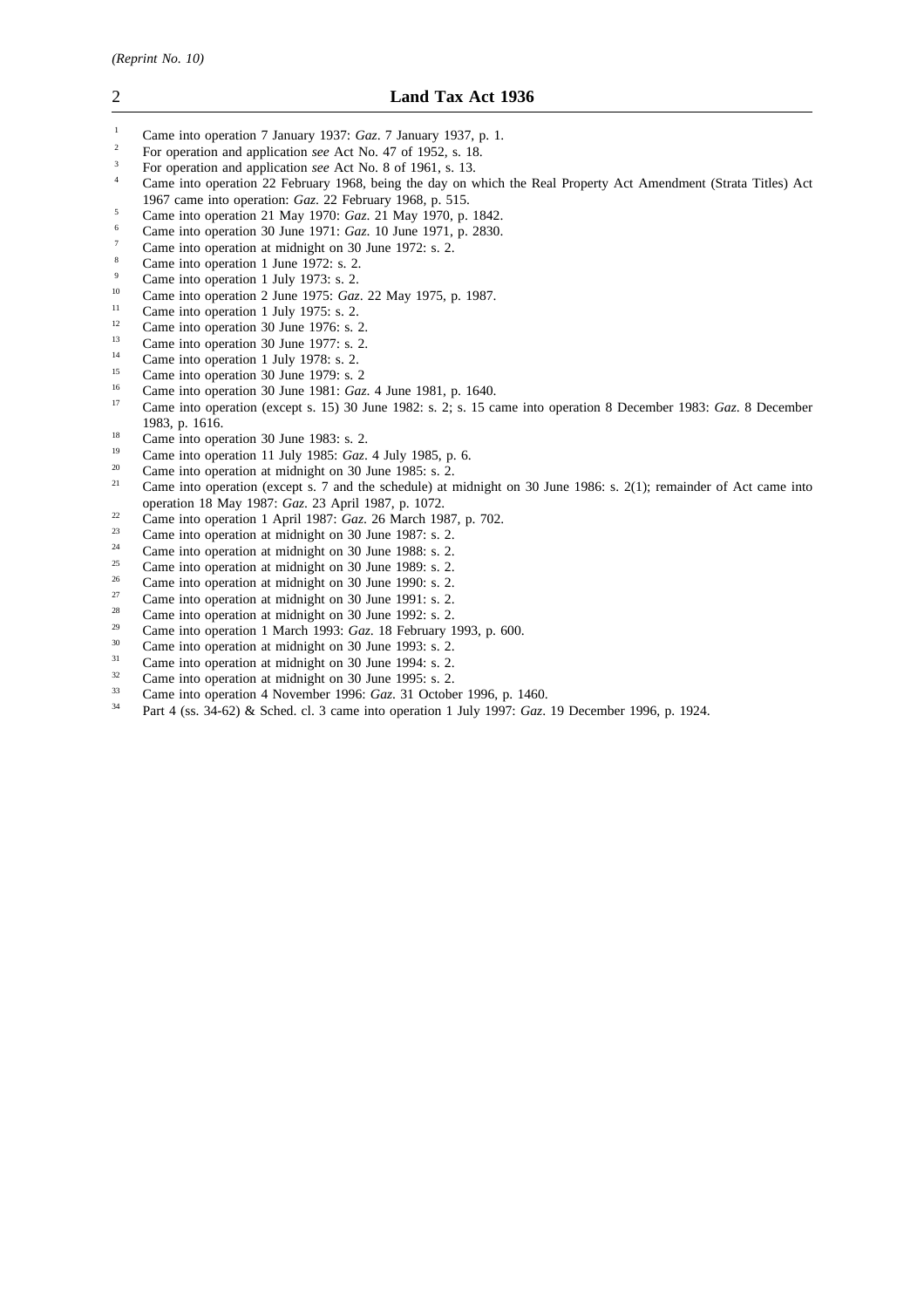### **An Act to make provision for taxes on land; and for other purposes.**

The Parliament of South Australia enacts as follows:

#### **Short title**

**1.** This Act may be cited as the *Land Tax Act 1936*.

#### **Interpretation**

**2.** (1) In this Act, unless the contrary intention appears—

"**aggregation principle**" means the principle under which the taxable value of all land owned by the same taxpayer is aggregated for the calculation of land  $\text{taxi}^1$ ;

"**assessment**" or "**reassessment**" means an assessment or reassessment by the Commissioner under Part 3 of the *Taxation Administration Act 1996*;

"**business of primary production**" means the business of agriculture, pasturage, horticulture, viticulture, apiculture, poultry farming, dairy farming, forestry or any other business consisting of the cultivation of soils, the gathering in of crops, the rearing of livestock or the propagation and harvesting of fish or other aquatic organisms;

"**the Commissioner**" means the person appointed or acting as the Commissioner of State Taxation, and includes a person appointed or acting as a Deputy Commissioner of State Taxation (*see Part 9 of the Taxation Administration Act 1996*);

"**company**" includes any corporate body;

"**defined rural area**" means an area declared by the Governor under section 9;

"**defined shack-site area**" means an area declared by the Governor under section 10;

"**determination of site value**" in relation to land means a determination or assessment of site value in force under the *Valuation of Land Act 1971*;

"**document**" means book, account, paper (including a security or any instrument) or any record of information, whether in writing or accessible only through the use of a computer or other device;

"**land used for primary production**" means any parcel of land of not less than 0.8 hectare in area as to which the Commissioner is satisfied—

- *(a)* that the land is used wholly or mainly for the business of primary production; and
- *(b)* where the land is within a defined rural area that the principal business of the owner of the land—
	- (i) is primary production of the type for which the land is used and the land is used to a significant extent for the purposes of that business; or
	- (ii) is the business of processing or marketing primary produce and the land or produce of the land is used to a significant extent for the purposes of that business;

"**land tax**" means any tax imposed by this Act;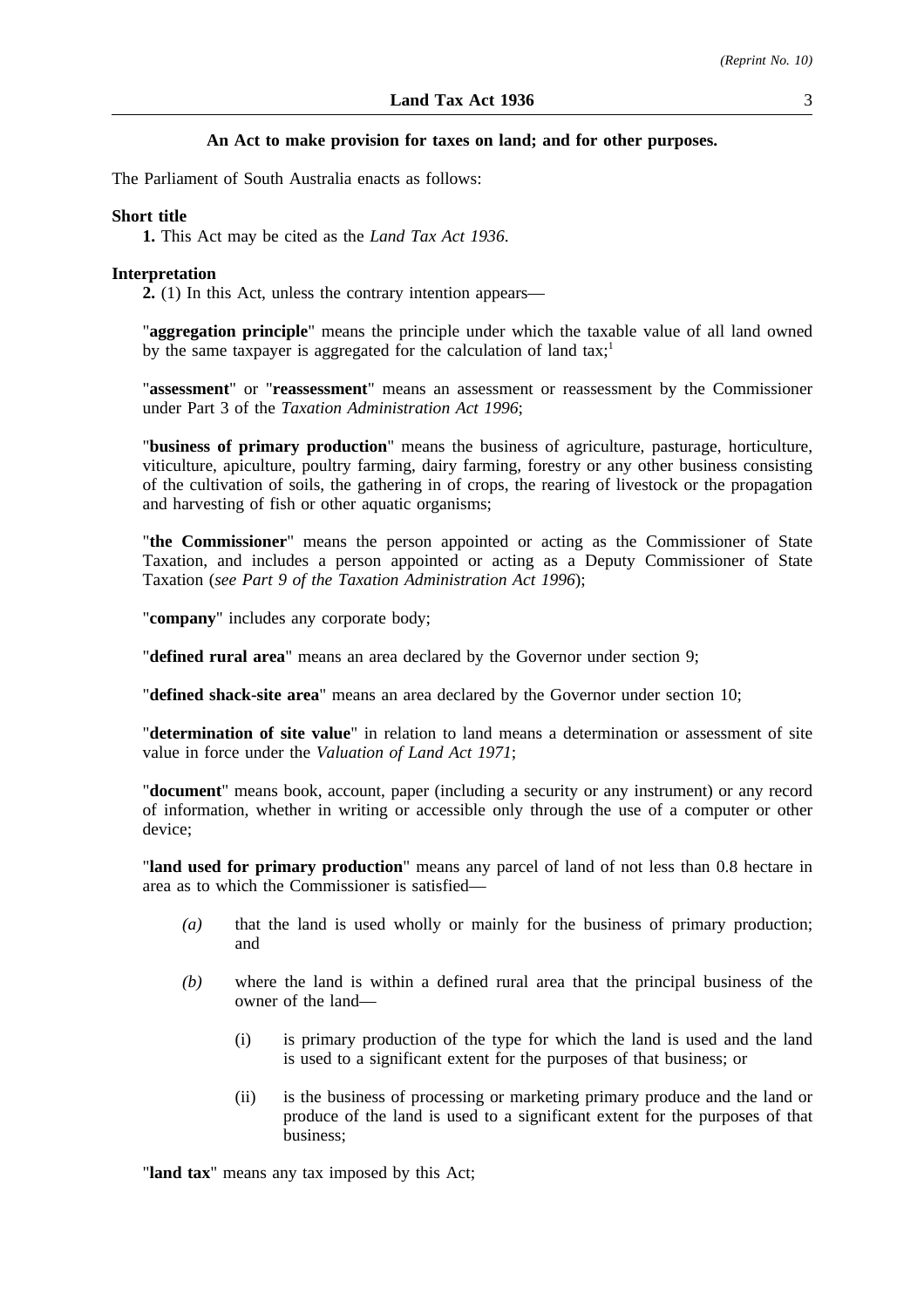"**notice**" means any notice, written or printed, or partly written or partly printed;

"**owner**"—

- *(a)* in relation to land alienated from the Crown by grant in fee simple means any person (other than a mortgagee of the land)—
	- (i) who holds; or
	- (ii) who is entitled to; or
	- (iii) who is entitled to purchase or acquire,

a legal or equitable estate of fee simple in the land or any other estate or interest (other than an estate or interest of leasehold) in the land conferring a right to possession of the land; and

- *(b)* in relation to land of the Crown subject to any agreement for sale, or right of purchase, means the person entitled to the benefit of that agreement or right of purchase; and
- *(c)* in relation to land held under perpetual lease, means the holder of that lease; and
- *(d)* in relation to land held under a shack site lease, means the holder of that lease; and
- *(e)* in relation to land in a defined shack-site area, means the occupier of the land;

"**retirement village**" means retirement village as defined in the *Retirement Villages Act 1987*;

"**shack site lease**" means a lease for the occupation of land for holiday, recreational or residential purposes where—

- *(a)* the land is situated on or adjacent to the banks of the River Murray, a tributary of the River Murray, or a lake or lagoon connected with the River Murray or a tributary of the River Murray; and
- *(b)* the lease was, as at midnight on 30 June, 1989, registered over the relevant land; and
- *(c)* the term of the lease is at least 40 years;

"**site value**" in relation to land has the meaning assigned by the *Valuation of Land Act 1971*;

"**tax**" in respect of land means land tax in respect of the land, and includes—

- *(a)* penalty tax payable under Part 5 of the *Taxation Administration Act 1996* in respect of failure by the taxpayer to pay, in accordance with this Act, the whole or part of the land tax; and
- *(b)* interest payable under Part 5 of the *Taxation Administration Act 1996* in respect of a failure referred to in paragraph *(a)*, or a failure to pay penalty tax referred to in that paragraph;

"**taxpayer**" includes every person who is liable to pay tax;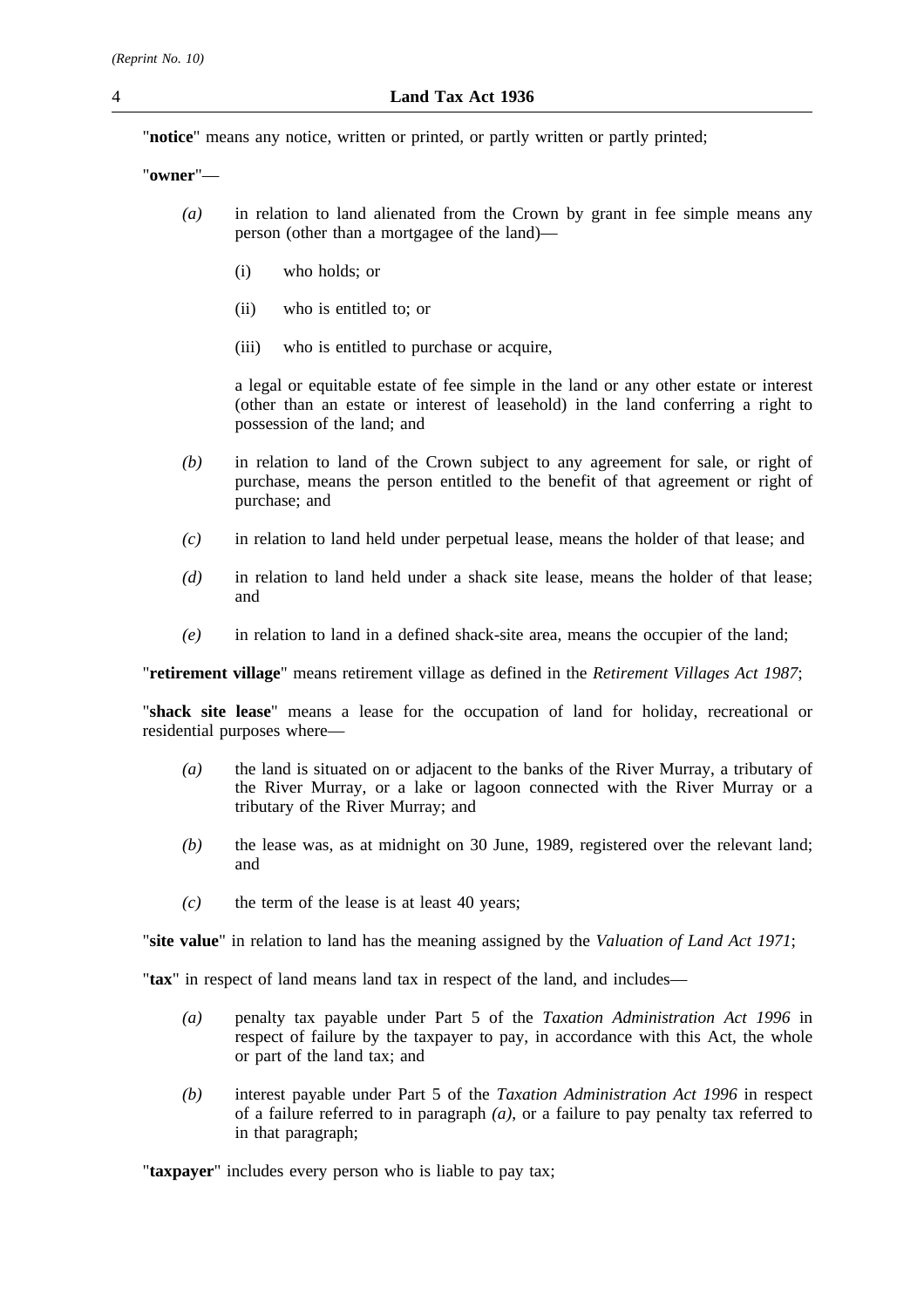"**trade**" includes profession, trade, business, and avocation.

 $(2)$  If—

- *(a)* the whole of the land owned by a company consists of a group of dwellings and land appurtenant to those dwellings; and
- *(b)* all the issued shares of the company are owned by shareholders who acquire exclusive rights to occupy land of the company by virtue of their shareholdings in the company; and
- *(c)* each dwelling owned by the company is occupied (or able to be occupied) by a shareholder in the company or a person deriving rights of occupancy from a shareholder in the company; and
- *(d)* the scheme of company ownership and shareholder occupation of the dwellings was established before 22 February 1968,

then each dwelling will be taken to be a separate parcel of land and, despite the definition of "**owner**" in subsection (1), the shareholder who is entitled to occupy the dwelling (and not the company) will be taken to be the legal owner of the land on which the dwelling is situated.

See section 8(2).

#### **Taxation Administration Act**

**3.** This Act should be read together with the *Taxation Administration Act 1996* which makes provision for the administration and enforcement of this Act and other taxation laws.

## **Imposition of land tax**

**4.** (1) Taxes are imposed on all land in the State, with the following exceptions:

- *(a)* land of the Crown that is not subject to—
	- (i) a perpetual lease; or
	- (ii) an agreement for sale or right of purchase;
- *(b)* park land, public roads, public cemeteries, and other public reserves;
- *(c)* land used solely for religious purposes, or used solely for the purposes of a hospital subsidised by the Government of the State, or used by any library or other institution administered by the Libraries Board of South Australia;
- *(d)* land that is—
	- (i) owned by an association whose objects are or include the supplying to necessitous or helpless persons of living accommodation, food, clothing, medical treatment, nursing, pre-maternity or maternity care, or other help, either without cost to such persons or in return for payments or services the amount or value of which is in the Commissioner's opinion substantially less than the value of the accommodation, food, clothing, treatment, nursing, care or help supplied; and
	- (ii) solely or mainly used for all or any such purposes;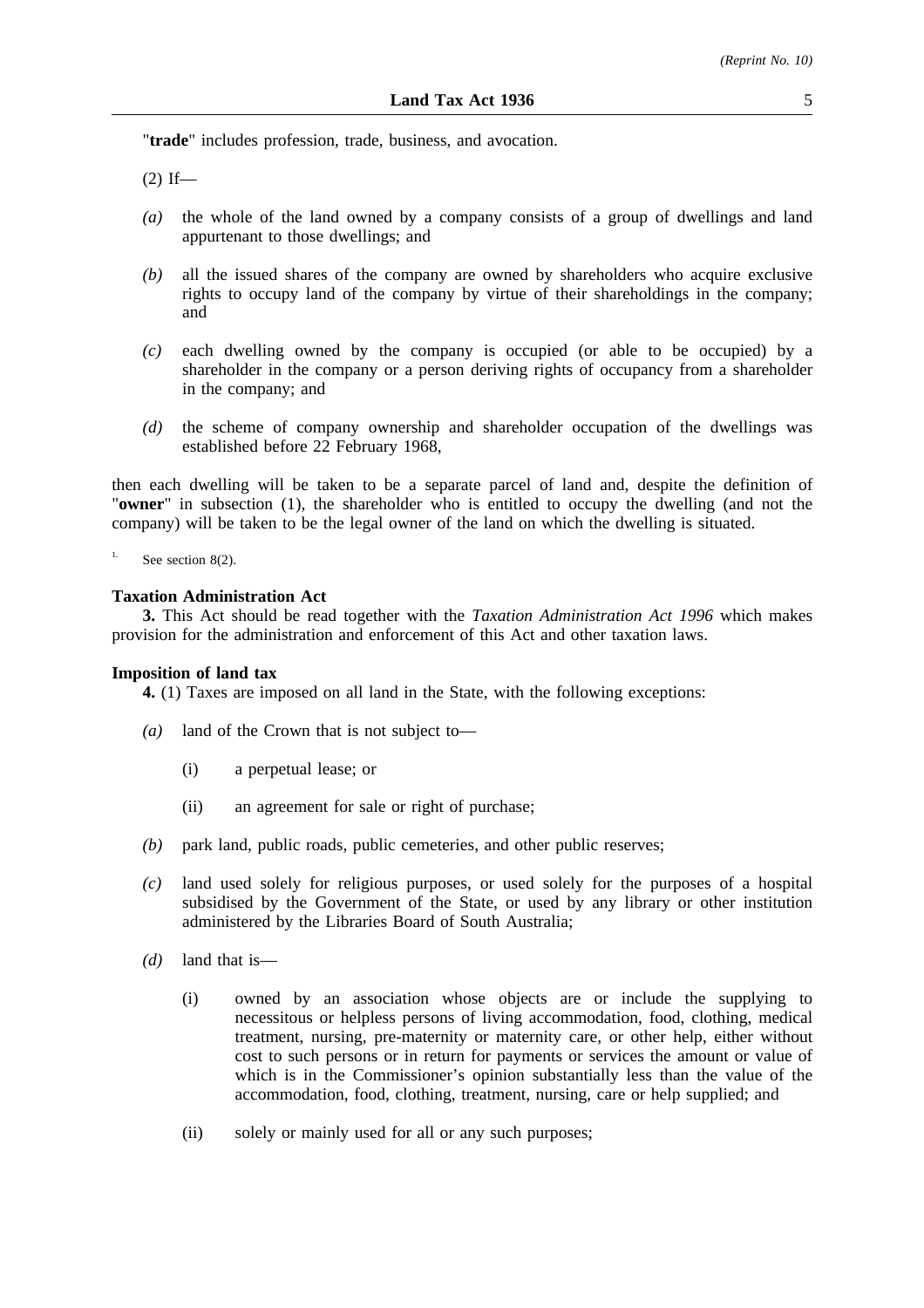- *(e)* land that is—
	- (i) owned by an association which receives an annual grant or subsidy from money voted by Parliament; and
	- (ii) in the Commissioner's opinion, solely or mainly used for the purposes for which the grant or subsidy is made;
- *(f)* land that is let to or occupied by an association of the kind mentioned in paragraph *(d)* or *(e)*, and that is used solely or mainly for purposes mentioned in those paragraphs, and for which the association pays either no rent or other sum or a rent or other sum that in the Commissioner's opinion is a nominal one;
- *(g)* land that—
	- (i) is owned by an association whose object is, or whose objects include, the conservation of native fauna and flora; and
	- (ii) is in the opinion of the Commissioner used, without profit to the association or any other person, solely or mainly as a reserve for the purpose of conserving native fauna or flora;
- *(h)* land that is owned or occupied without payment by any person or association carrying on an educational institution otherwise than for pecuniary profit, and that is occupied and used solely or mainly for the purposes of such an institution (but this exemption does not extend to land or buildings held as an investment and not being the site or grounds of the institution);
- *(i)* land that is owned by—
	- (i) a municipal or district council; or
	- (ii) a controlling authority established under Part 19 of the *Local Government Act 1934*; or
	- (iii) the Renmark Irrigation Trust;
- *(j)* land that is owned by an association that is established for a charitable, educational, benevolent, religious or philanthropic purpose (whether or not the purpose is charitable within the meaning of any rule of law) and is declared by the Commissioner to be exempt from land tax on the ground—
	- (i) that the land is or is intended to be used wholly or mainly for that purpose; or
	- (ii) that the whole of the net income (if any) from the land is or will be used in furtherance of that purpose;
- *(k)* land that is owned by—
	- (i) an association that holds the land wholly or mainly for the purpose of playing cricket, football, tennis, golf or bowling or other athletic sports or exercises; or
	- (ii) an association that holds the land wholly or mainly for the purpose of horse racing, trotting, dog racing, motor racing or other similar contests; or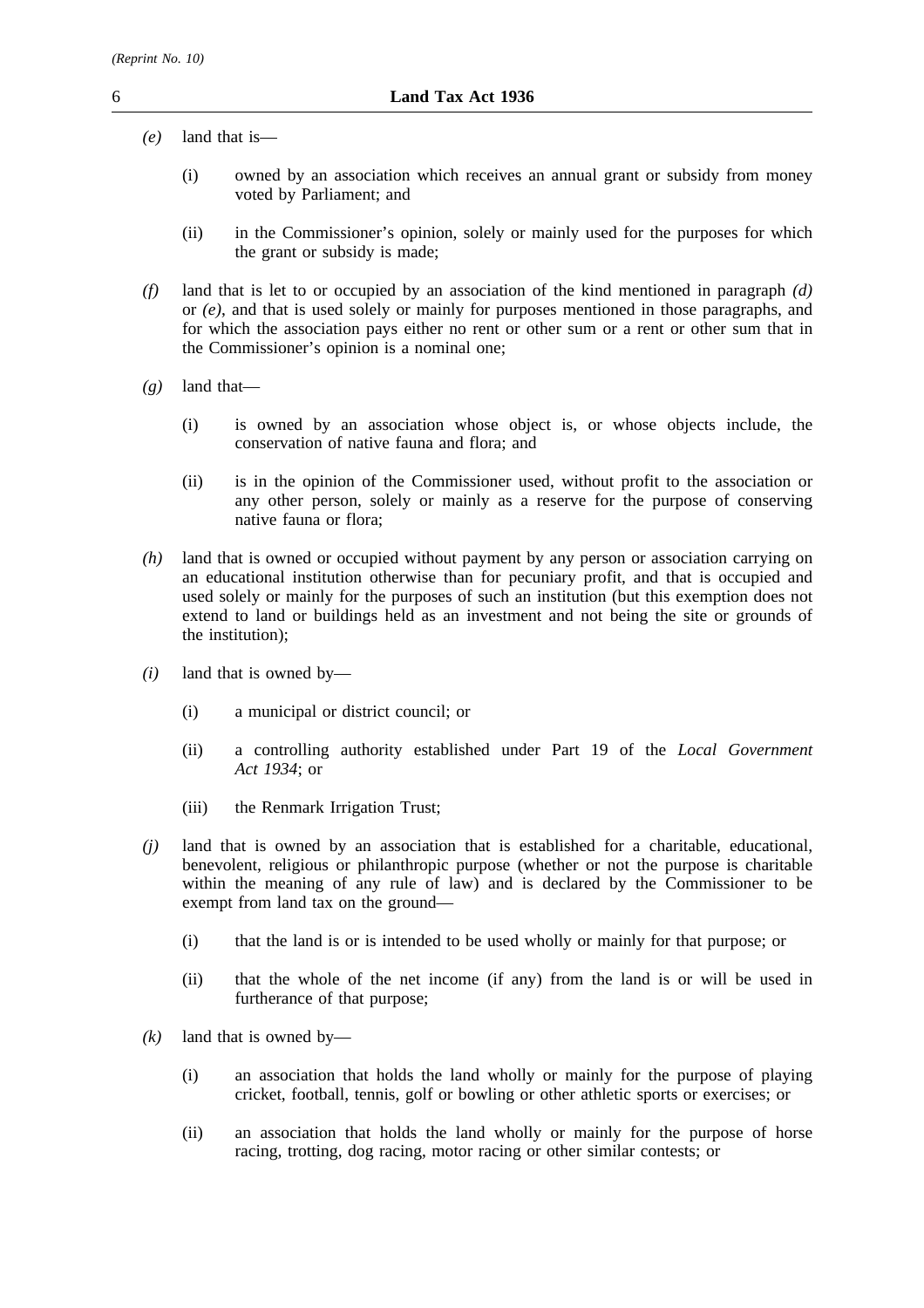- (iii) an association of former members of the armed forces or of dependants of former members of the armed forces that holds the land for the social or recreational purposes of its members; or
- (iv) an association of employers or employees, registered under a law of the Commonwealth or of the State relating to industrial conciliation and arbitration that occupies the land for the purposes of the association; or
- (v) an association that holds the land wholly or mainly for the recreation of the local community; or
- (vi) an association that holds the land for the purpose of agricultural shows, and exhibitions of a similar nature; or
- (vii) an association that holds the land for the purpose of preserving buildings or objects of historical value on the land; or
- (viii) a prescribed association or an association of a prescribed kind,

and is declared by the Commissioner to be exempt from land tax on the ground that the whole of the net income (if any) from the land is used in furtherance of the objects of the association and not for securing a pecuniary profit for the association or any of its members;

- *(l)* land used for primary production;
- *(m)* land that is owned by a prescribed body and used for the benefit of the Aboriginal people;
- *(n)* land that is exempt from land tax under section 5.

(2) The taxes are imposed and payable in respect of every financial year and liability to the taxes arises at the commencement of every financial year.

(3) The taxes so imposed for a particular financial year will, subject to this Act, be calculated as at midnight on 30 June immediately preceding that financial year on the basis of circumstances then existing.

(4) Land of the Crown, subject to any agreement for sale or right of purchase, is liable to taxation, whether that agreement or right is absolute or conditional, and whether it is capable of completion or exercise immediately or at any future time.

(5) Nothing in this Act interferes with any exemption, by special legislation, of land from taxation.

## **Exemption of certain residential land from land tax**

**5.** (1) Land is exempt from land tax under this section if—

- *(a)* proper grounds exist for exempting the land from land tax; and
- *(b)* the land has been exempted from land tax in pursuance of this section and the exemption is, for the time being, in force.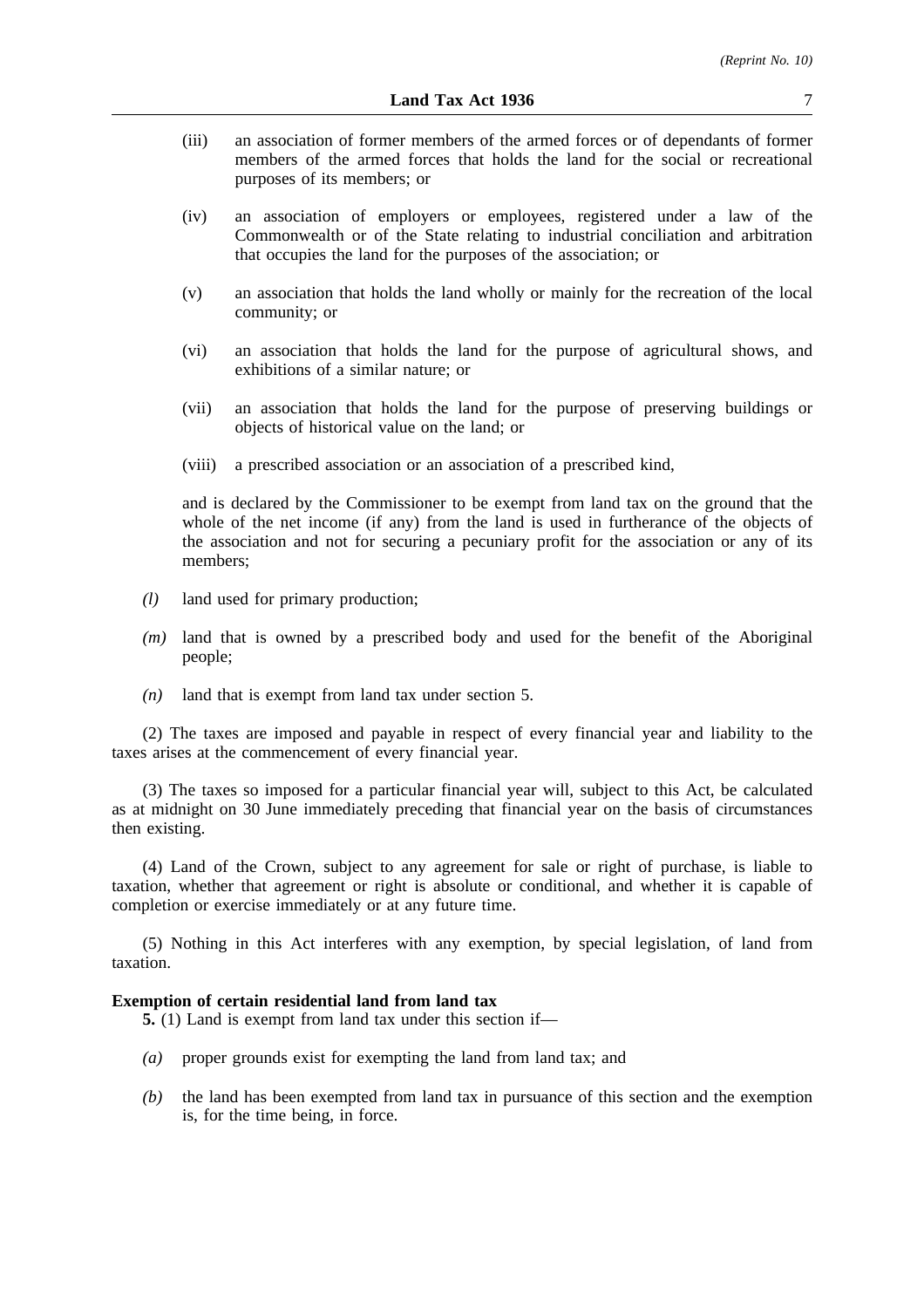(2) Where proper grounds exist upon which land may be exempted from land tax in pursuance of this section an owner of the land may apply to the Commissioner for an exemption in respect of that land.

(3) A person must not make any false or misleading statement or representation in an application made, or purporting to be made, under this section.

Maximum penalty: \$10 000.

(4) The Commissioner may, if satisfied that proper grounds exist for doing so, exempt land from land tax (whether or not an application for exemption has been made).

(5) The Commissioner must, on exempting land from land tax under this section, give notice in writing to an owner of the land setting out the grounds on which the exemption is made.

 $(6)$  Where—

- *(a)* a notice of exemption under subsection (5) contains a statement purporting to be—
	- (i) a statement of fact; and
	- (ii) a ground on which the exemption is made; and
- *(b)* the statement is inaccurate in any respect,

the owner to whom notice of the exemption was given must, within 21 days after the date of receipt of the notice, notify the Commissioner of the inaccuracy.

| Maximum penalty: | \$5 000. |
|------------------|----------|
| Expiation fee:   | \$315.   |

(7) Where—

- *(a)* land has been exempted from land tax in pursuance of this section; and
- *(b)* in the opinion of the Commissioner, proper grounds for the exemption do not, or have ceased to, exist,

the Commissioner may revoke the exemption.

(8) Where land has been exempted from land tax in pursuance of this section, and proper grounds for the exemption cease to exist, the owner of the land must forthwith inform the Commissioner in writing of that fact and (whether or not the Commissioner is so informed and whether or not the exemption is revoked) the land will cease to be exempt from land tax.

(9) If an owner of land fails to comply with subsection (8), the owner is guilty of an offence.

| Maximum penalty:      | \$5000. |
|-----------------------|---------|
| <b>Expiation</b> fee: | \$315.  |

(10) An exemption granted in pursuance of this section is effective from a day (which may be antecedent or subsequent to the day on which it was granted) determined by the Commissioner.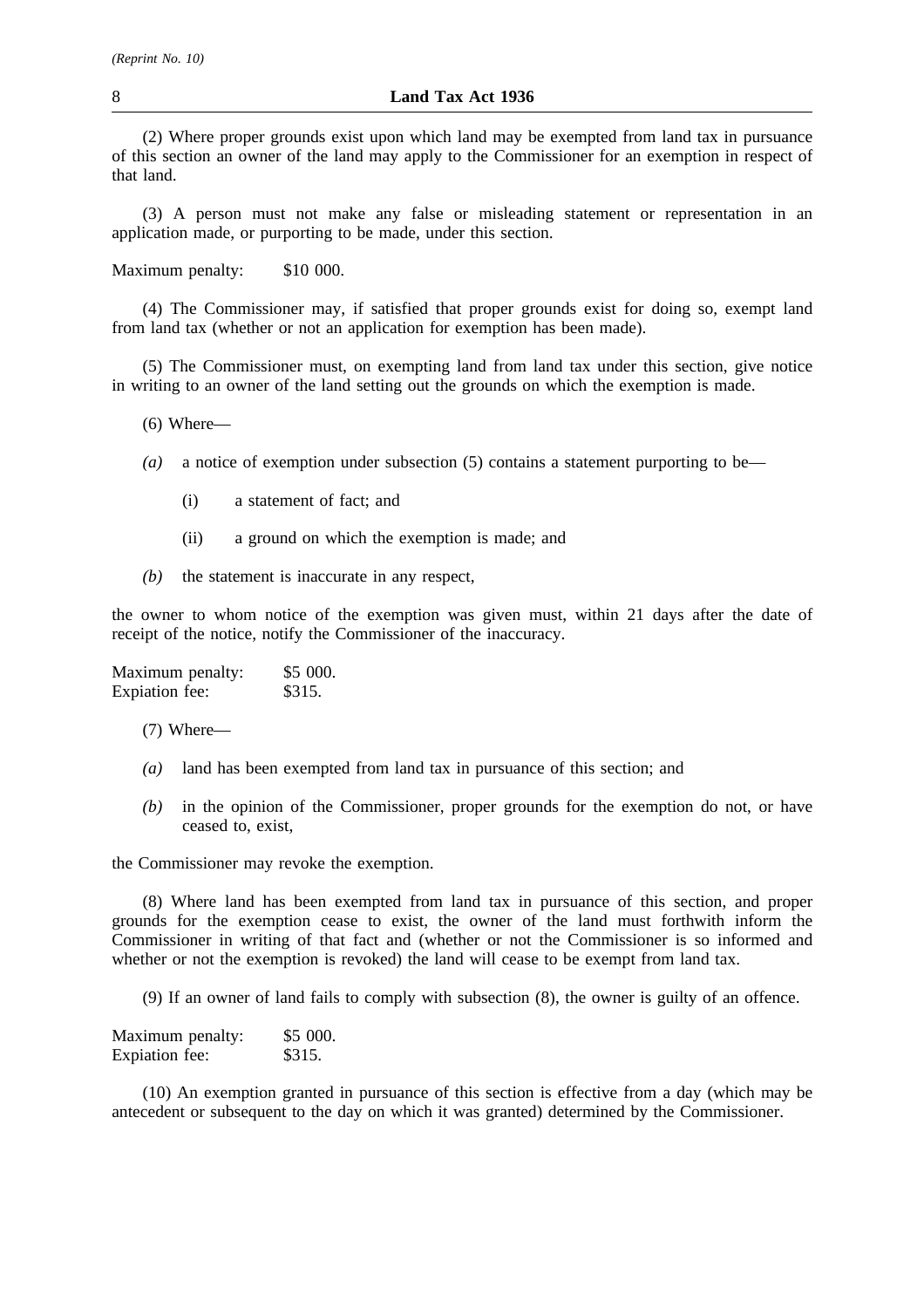(11) For the purposes of this section, proper grounds for exempting land from land tax exist if—

- *(a)* the land is owned by—
	- (i) a natural person for whom the land constitutes his or her principal place of residence (whether or not he or she is the sole owner of the land); or
	- (ii) a person entitled to the benefit of this section pursuant to subsection (12); and
- *(b)* the criteria for the time being in force under subsection (13) are satisfied.

(12) The owner of land comprising a retirement village is entitled to the benefit of this section in respect of so much of the land as consists of—

- *(a)* a residential unit occupied, pursuant to a residence contract, by a natural person (alone or with any other person) as his or her principal place of residence; or
- *(b)* the land appurtenant to any such unit; or
- *(c)* a facility provided pursuant to the retirement village scheme for the exclusive use of the residents (and their guests).

(13) The Governor may, by regulation, determine criteria for the purposes of subsection (11)*(b)*.

(14) Where an owner of land contravenes or fails to comply with a provision of this section, and, in consequence, land tax is not assessed in respect of that land during a financial year for which land tax is payable upon the land, the Commissioner may assess the land tax upon the land for that financial year at a rate not exceeding double the rate that would otherwise have been applicable.

#### **Assessment of tax against land divided by a community or strata plan**

**6.** (1) Where land is divided by a primary, secondary or tertiary plan of community division under the *Community Titles Act 1996*—

- *(a)* in the case of the division of land by a primary plan—land tax will be assessed against the primary lots that are not divided by a secondary plan and against a development lot or lots (if any);
- *(b)* in the case of the division of land by a secondary plan—land tax will be assessed against the secondary lots that are not divided by a tertiary plan and against the development lot or lots (if any);
- *(c)* in the case of the division of land by a tertiary plan—land tax will be assessed against the tertiary lots and a development lot or lots (if any).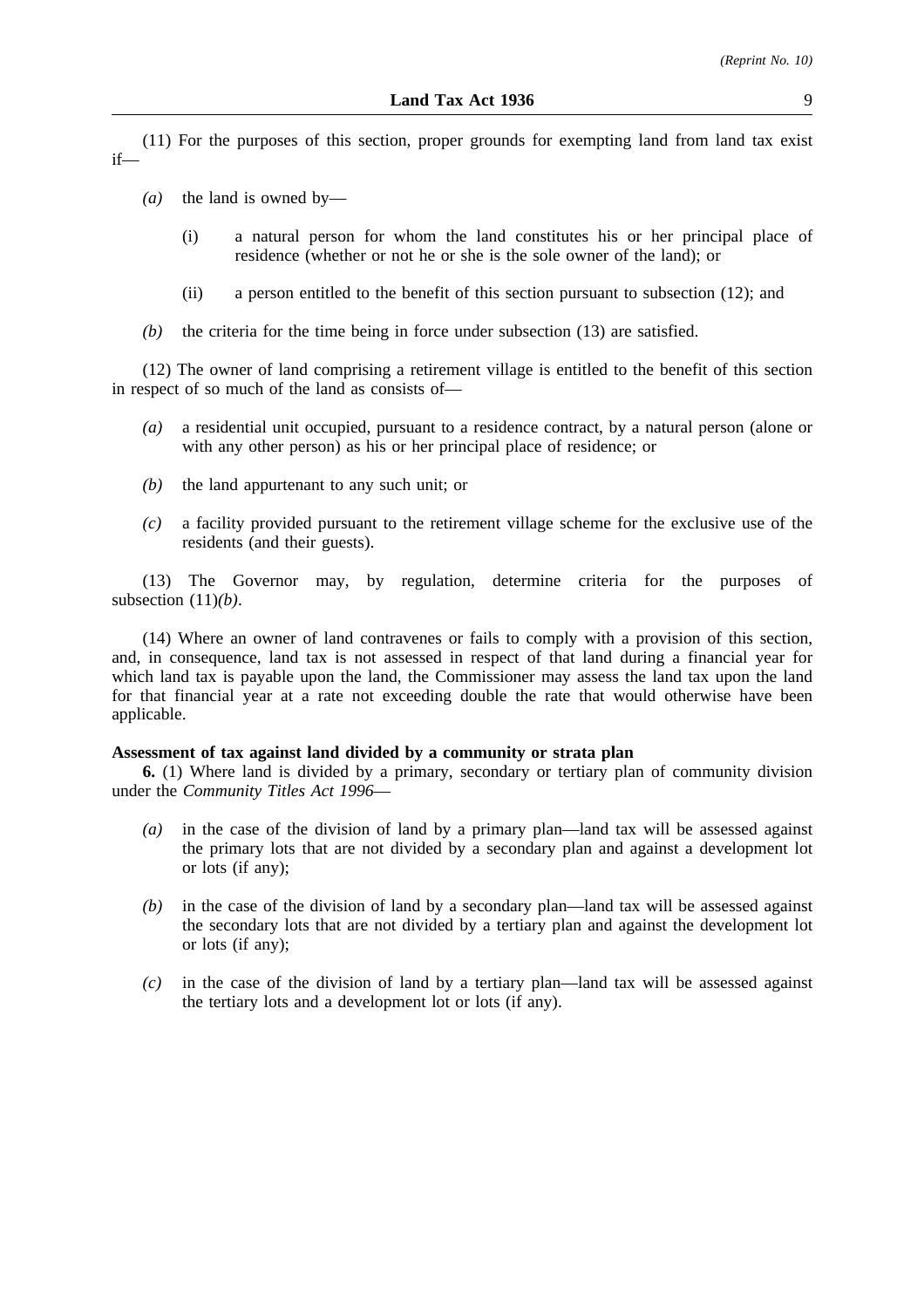(2) Where land is divided by a primary, secondary or tertiary plan of community division under the *Community Titles Act 1996*—

- *(a)* in the case of the division of land by a primary plan—where the use of the common property or part of it is, in the opinion of the Valuer-General reasonably incidental to the use of one or more of the primary lots, land tax will not be levied against the common property, or that part of it, but the interest in the common property, or that part of it, that attaches to each primary lot will be regarded for the purposes of valuation as part of the lot;
- *(b)* in the case of the division of land by a secondary plan—where the use of the common property or part of it is, in the opinion of the Valuer-General reasonably incidental to the use of one or more of the secondary lots, land tax will not be levied against the common property, or that part of it, but the interest in the common property, or that part of it, (and in the common property of the primary scheme referred to in paragraph *(a)* (if any)) that attaches to each secondary lot will be regarded for the purposes of valuation as part of the lot;
- *(c)* in the case of the division of land by a tertiary plan—where the use of the common property or part of it is, in the opinion of the Valuer-General reasonably incidental to the use of one or more of the tertiary lots, land tax will not be levied against the common property, or that part of it, but the interest in the common property, or that part of it, (and in the common property of the primary and secondary schemes referred to in paragraphs *(a)* and *(b)* (if any)) that attaches to each tertiary lot will be regarded for the purposes of valuation as part of the lot.

(3) Where land is divided by a primary, secondary or tertiary plan of community division under the *Community Titles Act 1996* and the use of the common property or any part of it is not, in the opinion of the Valuer-General reasonably incidental to the use of any of the community lots, land tax will be levied against the common property or that part of it and the relevant community corporation is liable for the tax as though it were the owner of the common property.

(4) Where land is divided by a strata plan under the *Strata Titles Act 1988*, land tax will be assessed against the strata units but not against the common property.

#### **Taxable value of land**

**7.** (1) Subject to this Act, the site value of land is its taxable value.

(2) Land tax in respect of a particular financial year is calculated on the basis of determinations of site value in force under the *Valuation of Land Act 1971* as at midnight on 30 June immediately preceding the commencement of that financial year (whether the determination is actually made before, on or after that date).

(3) Where a determination of site value as in force at the date referred to in subsection (2) is corrected or amended under the *Valuation of Land Act 1971* (whether in pursuance of an objection, review or appeal or otherwise), the determination of site value, as corrected or amended, must be used for the calculation of land tax.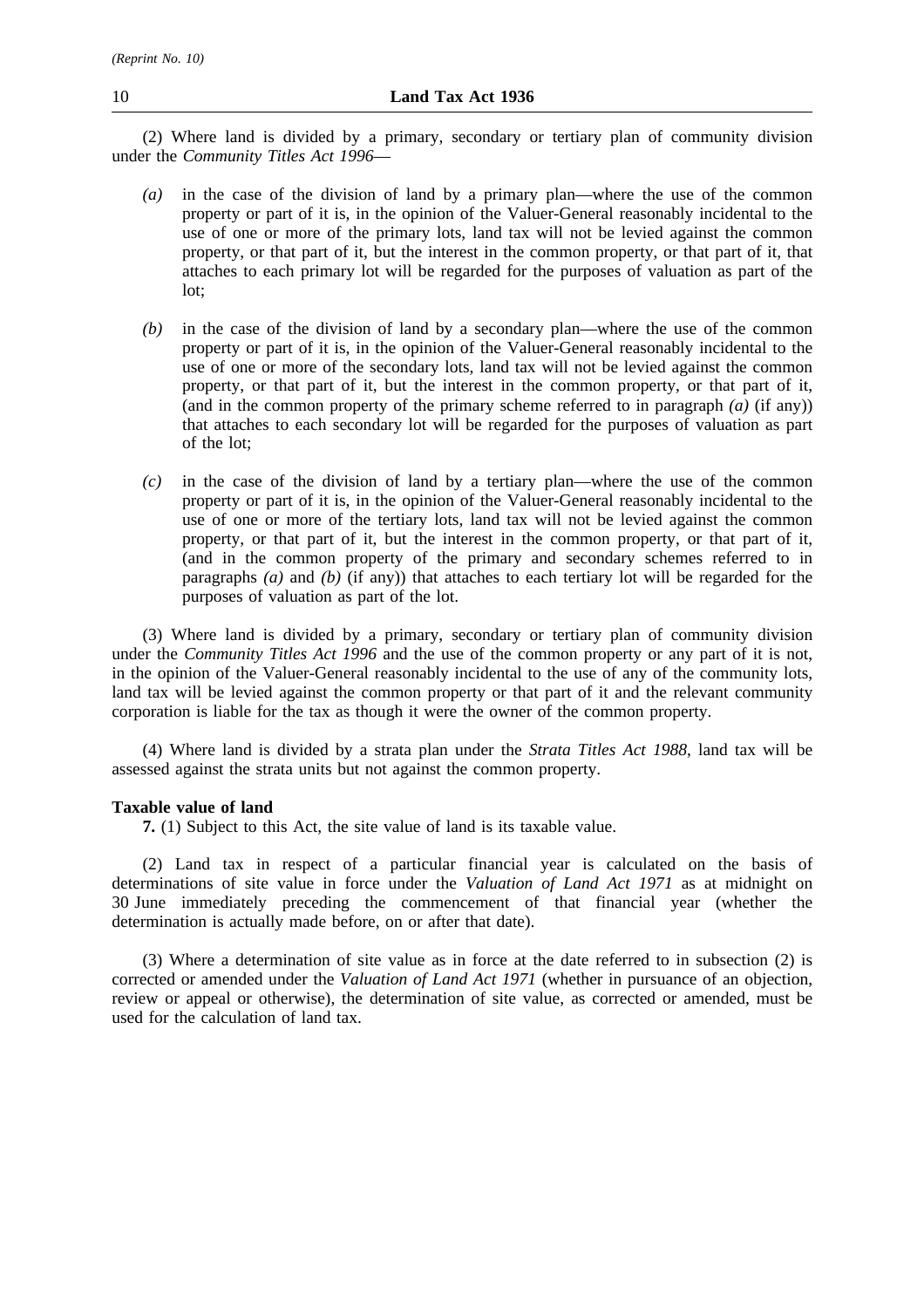#### **Scale of land tax**

**8.** (1) Land tax is calculated on the basis of the taxable value of the land in accordance with the following table:

| Taxable value of land                             | Amount of tax                                                                        |
|---------------------------------------------------|--------------------------------------------------------------------------------------|
| Not exceeding \$50 000                            | N <sub>il</sub>                                                                      |
| Exceeding \$50 000 but not exceeding \$300 000    | \$0.35 for every \$100 or fractional part of \$100<br>over \$50 000.                 |
| Exceeding \$300 000 but not exceeding \$1 million | \$875 plus \$1.65 for every \$100 or fractional<br>part of \$100 over \$300 000.     |
| Exceeding \$1 million                             | \$12 425 plus \$3.70 for every \$100 or fractional<br>part of \$100 over \$1 million |

(2) Except as otherwise provided by this Act, land tax is calculated on the basis of the aggregate taxable value of all land owned by the taxpayer.

(3) Where a taxpayer is liable to pay land tax in respect of land included in more than one land tax assessment, the land tax is (subject to any additional levy that affects portion only of that land) apportioned to and chargeable on the land included in the various assessments in the proportions that the taxable value of the land included in each separate assessment bears to the aggregate taxable value of all the land.

## **Defined rural areas**

**9.** The Governor may, by proclamation—

- *(a)* declare any part of the State to be a defined rural area for the purposes of this Act; or
- *(b)* vary or revoke any such declaration.

# **Defined shack-site areas**

**10.** (1) The Governor may, by proclamation—

- *(a)* declare any part of the State to be a defined shack-site area for the purposes of this Act; or
- *(b)* vary or revoke any such declaration.

(2) A proclamation under subsection (1) is effective from a day (which may be antecedent or subsequent to the day on which it is made) determined by the Governor.

#### **Minimum tax**

**11.** Where the total amount of land tax payable by any taxpayer in respect of any year would, apart from this section, be less than \$10, no land tax is payable.

# **Tax in cases where there are two or more owners**

**12.** (1) Subject to subsection (2), where two or more persons are the owners of land, the same amount of land tax is payable in respect of that land as if only one person were the owner.

(2) Subsection (1) does not affect the operation of any provisions of this Act under which the value of land is aggregated, for the purpose of the assessment of tax, with the value of other land.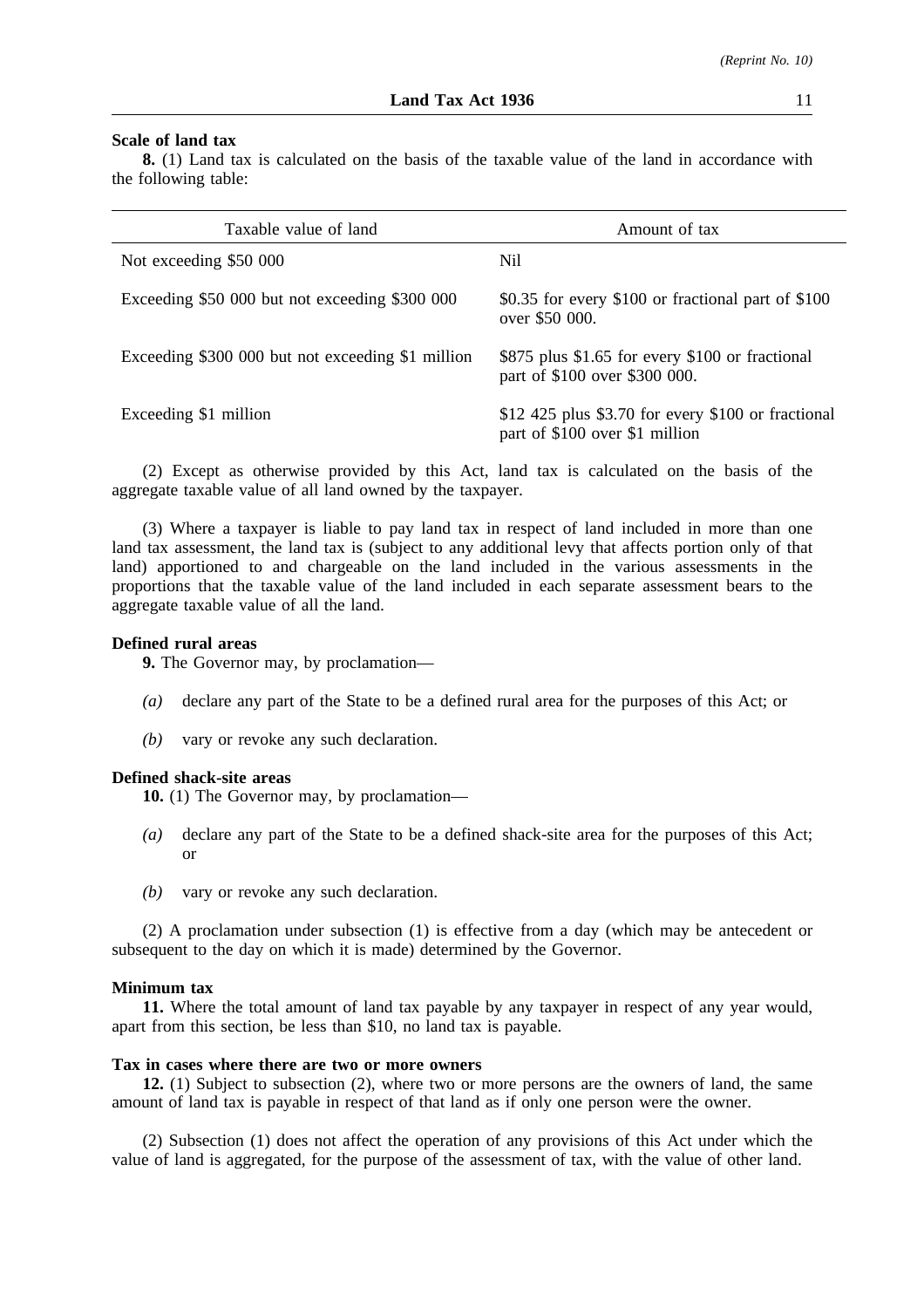#### **Cases of multiple ownership and aggregation of value**

13. (1) If two or more persons are owners of the same land but not all in the same capacity<sup>1</sup>, the Commissioner may treat all who are owners of the land in one particular capacity (to be decided by the Commissioner) as—

- *(a)* the sole owner or owners of the land; and
- *(b)* the sole taxpayer or taxpayers for the land.

(2) If the Commissioner treats a person or persons as the sole owner or owners of land under subsection (1), the aggregation principle applies as if that person or those persons were the sole owner or owners of the land.

- (3) The aggregation principle is subject to the following qualifications:
- *(a)* if two or more persons are the taxpayers for the same land, the taxable value of the land will not be aggregated with the taxable value of—
	- (i) other land for which one or more, but not all, of those persons is or are the taxpayer or taxpayers; or
	- (ii) other land for which one or more of those persons and some other person are the taxpayers;
- *(b)* subject to subsection (3a), if land is held on trust (other than a trust arising because of a contract to purchase or acquire an estate or interest in the land), notice of the trust is given as required by regulation, and the trustee is the taxpayer for the land, the taxable value of the land will not be aggregated with the taxable value of other land owned by the same taxpayer unless the other land is held in trust for the same beneficiary.

(3a) If two or more portions of land comprising the whole or a part of a certificate of title are held on trust for two or more beneficiaries, the qualification to the aggregation principle under subsection  $(3)(b)$  does not apply and the Commissioner may treat all the land comprising the certificate of title as the one piece of land.

(4) If two or more trustees own land separately, but subject to the same trust, the Commissioner may treat any one of the trustees as the owner or owners of all the land subject to the trust.

(5) For the purposes of this section, the various capacities in which a person may be the owner of land are as follows:

- *(a)* as legal owner;
- *(b)* as equitable owner;
- *(c)* as prospective owner (*ie.* a person who has entered into a contract to purchase or acquire an estate or interest in the land);
- *(d)* as lessee under a perpetual lease or a shack-site lease;
- *(e)* if the land is in a defined shack-site area—as occupier.

 $<sup>1</sup>$ . See subsection (5).</sup>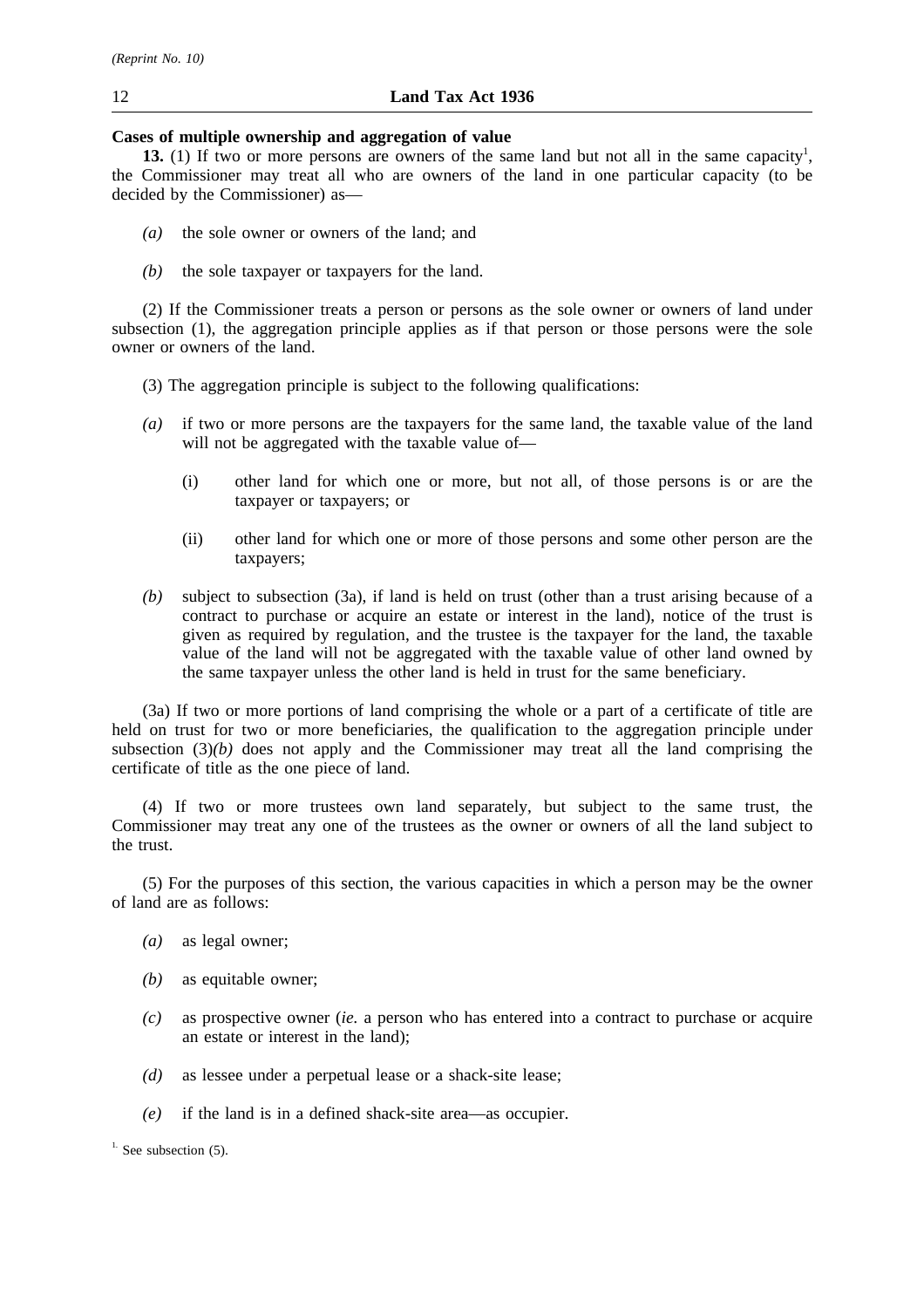#### **Person liable to tax**

**14.** (1) Subject to this Act, an owner of land is liable for tax in respect of that land.

(2) In any proceedings relating to tax in respect of land, the person named in a valuation roll under the *Valuation of Land Act 1971* as the owner of the land, being the valuation roll containing the site value required to be used in calculating the land tax in respect of the land, will be presumed, in the absence of proof to the contrary, to be the owner of the land liable to the tax.

#### **Change of ownership**

**15.** (1) Subject to this Act, no land and no person assessed for tax is relieved of a charge or liability for tax in respect of a particular financial year by reason of a change in the ownership of the land, or any other event, occurring after the commencement of the financial year.

(2) The Commissioner may refuse to recognise any change in the ownership of any land until the amount of the tax in respect of the land has been paid.

(3) The Commissioner may refuse to recognise any change in the ownership of any land where notice of that change of ownership has not been given as required by the regulations.

(4) Where the Commissioner refuses to recognise a change in the ownership of any land, the person who is recognised by the Commissioner as the owner of the land remains the taxpayer in respect of the land.

#### **Liability for tax to be joint and several**

**16.** Where there are two or more taxpayers in respect of the same land, they are jointly and severally liable to pay tax in respect of that land.

# **Distribution of burden**

**17.** (1) The burden of the tax will be distributed between the taxpayers in the relative proportions of the value of their interests in the land taxed.

(2) A taxpayer who has paid tax in respect of land is entitled to recover from every other taxpayer in respect of the same land a proper proportion of the amount paid.

#### **Contracts, etc., to evade land tax**

**18.** (1) Where a contract, agreement or arrangement entered into in writing or verbally (whether before or after the commencement of the *Land Tax Act Amendment Act 1977*) has or purports to have the purpose (whether as the main or a subsidiary purpose) of in any way directly or indirectly—

- *(a)* altering the incidence of land tax; or
- *(b)* relieving any person from liability to pay land tax, or reducing any such liability; or
- *(c)* defeating, evading or avoiding any obligation or liability imposed by this Act,

the Commissioner may, by notice in writing given to the parties treat that contract, agreement or arrangement as void for the purposes of this Act.

(2) Where the Commissioner has, in pursuance of this section, treated a contract, agreement or arrangement as void for the purposes of this Act, it will be presumed, in any legal proceedings, in the absence of proof to the contrary, that the purpose of the contract, agreement or arrangement is such as would attract the operation of this section.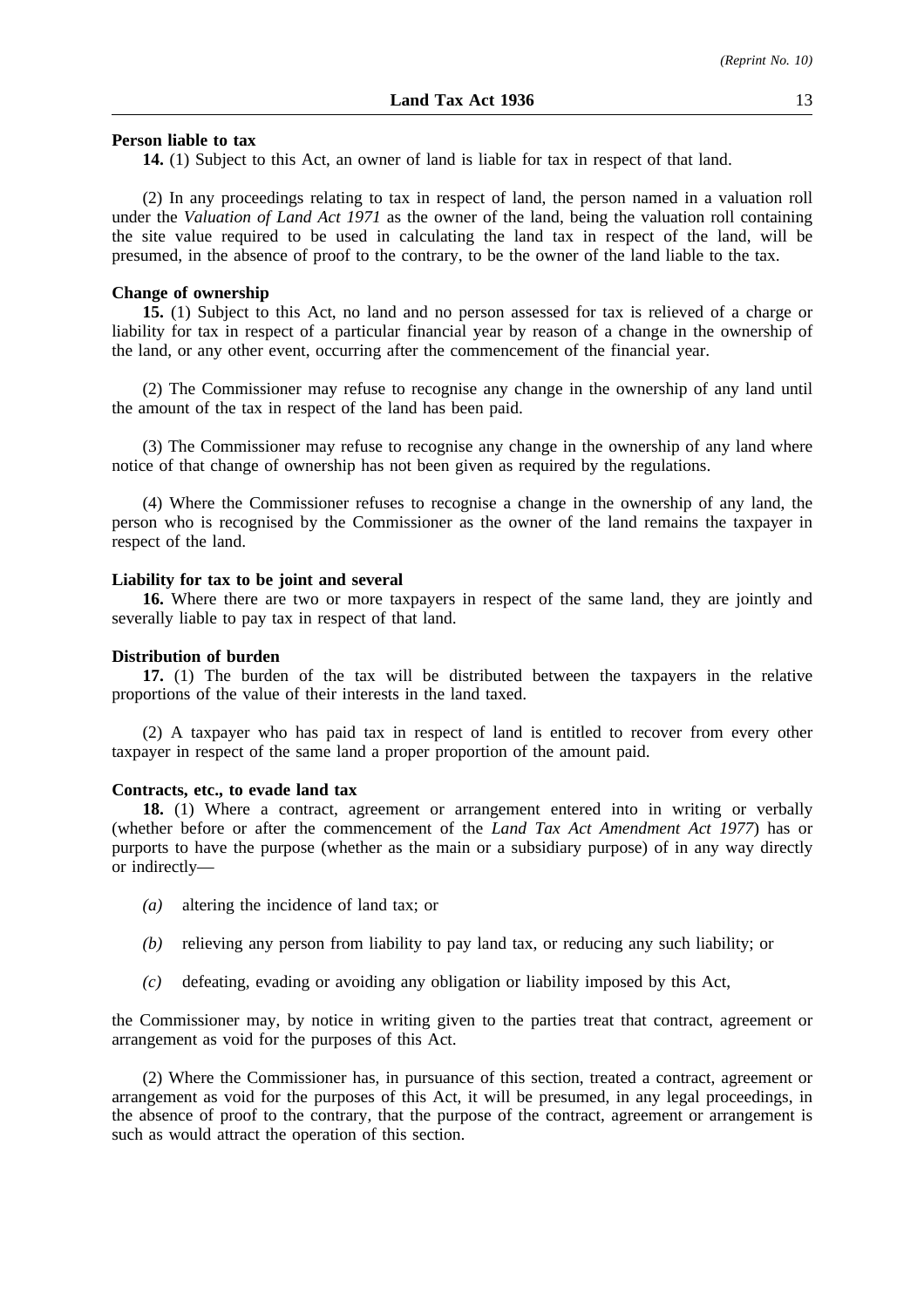*(Reprint No. 10)*

# **Time for payment of tax**

**19.** The amount specified in an assessment by the Commissioner as land tax payable in respect of land for a financial year must be paid to the Commissioner within 30 days after service of the assessment on the taxpayer, or, if there is more than one taxpayer liable to pay the tax in respect of the land, on any one of the taxpayers.

# **Power to let or sell land liable to tax**

**20.** (1) If tax is in arrears for 6 months or more, the Commissioner may have a notice published in the *Gazette*—

- *(a)* specifying the land in respect of which the tax is payable; and
- *(b)* specifying the amount of the tax in arrears; and
- *(c)* stating that if the tax is not paid within 3 months of the date of the notice the Commissioner will let the land, or apply to the Supreme Court for an order for sale of the land.

(2) If at the expiration of 3 months from the date of a notice published under subsection (1) any part of the tax remains in arrears the Commissioner may—

- *(a)* let the land; or
- *(b)* apply to the Supreme Court for an order for the sale of the land.
- (3) The Supreme Court may, on an application under subsection (2)*(b)*—
- *(a)* make an order for the sale of the land; and
- *(b)* give directions as to how the proceeds of sale are to be dealt with.

(4) Subject to any directions of the Supreme Court under subsection (3), where land is leased or sold in pursuance of this section the proceeds will be applied by the Commissioner towards the payment of the arrears of tax and the costs of proceeding under this section and any surplus must be paid to the person beneficially entitled to the land or, if the land has been sold, to the person who was beneficially entitled to the land prior to the sale.

## **Transfer of land in satisfaction of tax liability**

**21.** Where land is unencumbered except by a liability to pay tax, the Commissioner may, on behalf of the Crown, accept a transfer of an estate in fee simple in the land in satisfaction of the liability for tax.

# **Tax first charge on land**

**22.** (1) Subject to this Act, tax is, until payment, a first charge on the land in respect of which the tax is payable.

(2) Where land tax is levied against the common property, or part of the common property, of a community scheme under the *Community Titles Act 1996*, the tax is not a charge on the common property but is, instead, a first charge on each of the community lots of the community scheme.

## **Certificates in respect of liability to tax**

**23.** (1) Upon application by the purchaser of any land, or the purchaser's agent, and payment of the prescribed fee, the Commissioner may issue a certificate showing the amount (if any) of tax that is, or will be, payable under this Act in respect of the land on a specified date ("the relevant date").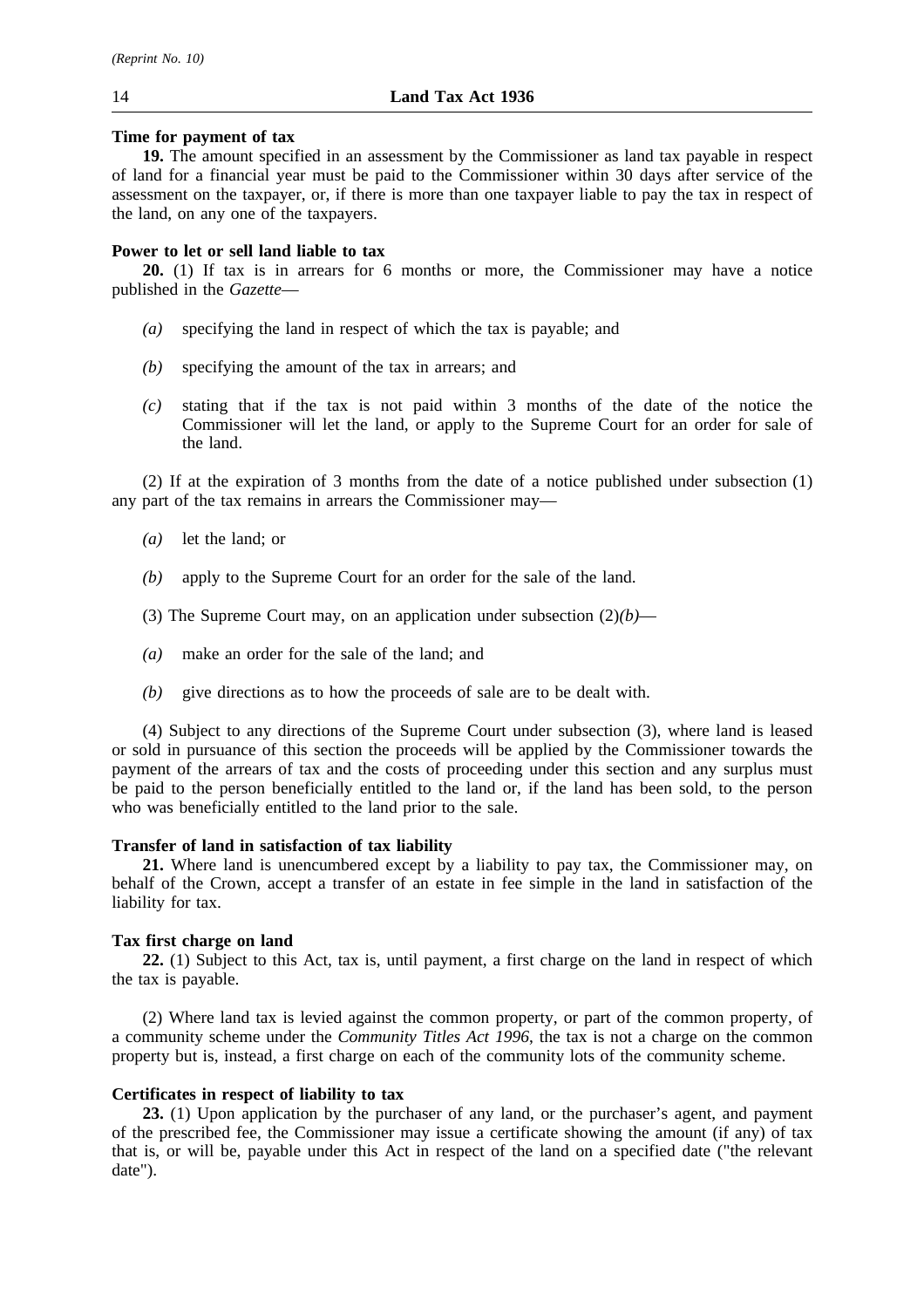(2) Where the Commissioner is unable to calculate exactly the amount referred to in subsection (1), the Commissioner may make an estimate of that amount.

(3) Where the land in respect of which an application is made under this section is only part of the land included in a land tax assessment, the certificate referred to in subsection (1) must relate to the whole of the land comprised in the assessment.

(4) Where—

- *(a)* the amount (if any) stated in a certificate given under this section is paid within a period specified in the certificate; or
- *(b)* the certificate indicates that no amount is or will be payable,

the purchaser and the purchaser's successors in title are released from any liability to tax that accrued in respect of the land before the relevant date, and no such liability is or remains a charge upon the land after it becomes vested in the purchaser.

## **Alterations to valuations**

**24.** The right of the Commissioner to recover tax under this Act is not suspended or delayed by an objection, review or appeal in relation to a valuation under the *Valuation of Land Act 1971* and the Commissioner may recover tax on the assumption that the valuation is correct, but if any alteration to a valuation affecting the amount of land tax payable in respect of any land is made under that Act (whether in consequence of an objection, review or appeal, or otherwise) the Commissioner must make a reassessment of the liability to land tax in respect of the land.

## **Service**

**25.** (1) An assessment or other document to be served on a person for the purposes of this Act may be served on the person by affixing it conspicuously on any land to which the assessment or other document relates.

(2) This section is in addition to and does not derogate from a provision of the *Taxation Administration Act 1996* as to the service of documents.

#### **Regulations**

**26.** (1) The Governor may make regulations for the purposes of this Act.

(2) Any such regulation may impose a fine not exceeding \$125 for breach of a regulation.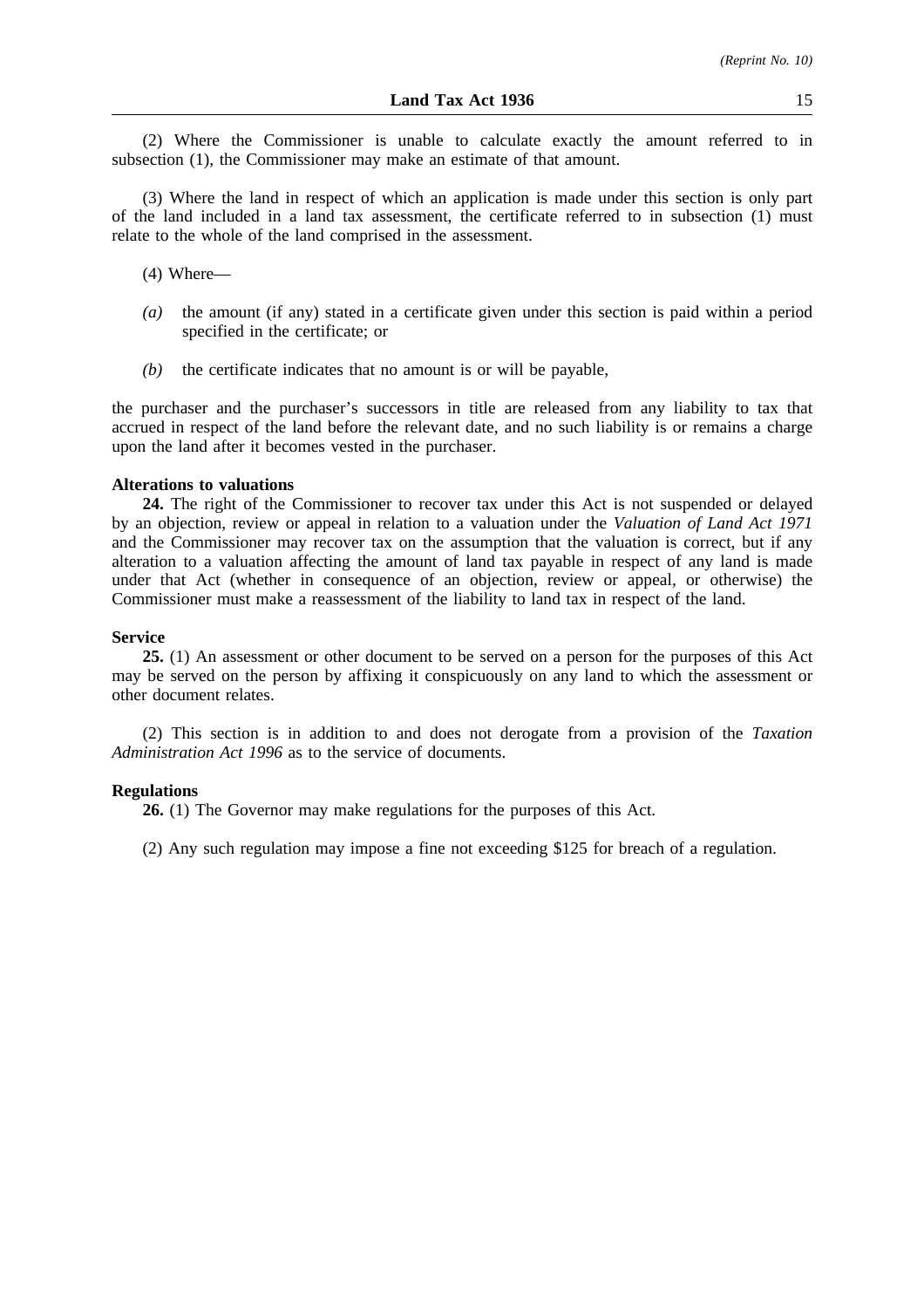# **APPENDIX**

#### **LEGISLATIVE HISTORY**

#### **Repeals**

The *Land Tax Act 1936* repealed the following Acts:

*Taxation Act 1927 Taxation Amendment Act 1927 Taxation Act Amendment Act 1929 Taxation Act 1930 Land Tax Act 1931 Taxation Act 1933 Taxation Act 1934 Taxation Act 1935*

#### **Renumbering**

(*Renumbering provision from Statutes Amendment (Taxation Administration) Act 1996, s. 62*)

62. (1) When all provisions of this Part have been brought into operation, the sections of the principal Act are to be renumbered in consecutive order (and any cross-reference in a provision of the principal Act to a section that is renumbered is to be corrected accordingly).

(2) A reference in any Act or other instrument (whether of a legislative character or not) to a provision of the principal Act as numbered before the commencement of this Part will be taken to be a reference to the corresponding provision of the principal Act as renumbered by this Part.

#### **Legislative History**

- Legislative history prior to 3 February 1976 appears in marginal notes and footnotes included in the consolidation of this Act contained in Volume 5 of The Public General Acts of South Australia 1837-1975 at page 575.
- Certain textual alterations were made to this Act by the Commissioner of Statute Revision when preparing the reprint of the Act that incorporated all amendments in force as at 18 May 1987. A schedule of these alterations was laid before Parliament on 6 August 1987.
- Legislative history since 3 February 1976 (**entries in bold type indicate amendments incorporated since the last reprint**) (*entries in italic type indicate provisions that have been repealed and therefore not renumbered*) is as follows:

Long title: substituted by 82, 1996, s. 34 *Part 1 heading: repealed by 82, 1996, s. 35*<br>Section 1: *amended by 62, 1986, s. 7* amended by 62, 1986, s. 7 (Sched.) *Sections 2 and 3: repealed by 62, 1986, s. 7 (Sched.)* Section 2(1): amended by 62, 1986, s. 7 (Sched.)<br>(previously section 4(1)) definition of "aggregation principle" definition of "aggregation principle" inserted by 63, 1994, s. 3 definition of "assessment" or "reassessment" inserted by 82, 1996, s. 36(a) definition of "business of primary production" amended by 79, 1982, s. 3; definition of "the Commissioner" substituted by 62, 1986, s. 7 (Sched.); 82, 1996, s. 36(b) definition of "contribution" repealed by 62, 1986, s. 7 (Sched.) definition of "contributor" repealed by 62, 1986, s. 7 (Sched.) definition of "declared rural land" substituted by 41, 1976, s. 3; repealed by 29, 1981, s. 9(a) definition of "defined shack-site areas" inserted by 50, 1992, s. 3(a) definition of "determination of unimproved value" repealed and definition of "determination of site value" inserted in its place by 29, 1981, s. 9(b) definition of "document" inserted by 70, 1995, s. 3(a) definition of "improvements" repealed by 29, 1981, s. 9(c) definition of "liquidator" amended by 62, 1986, s. 7 (Sched.); repealed by 82, 1996, s. 36(c)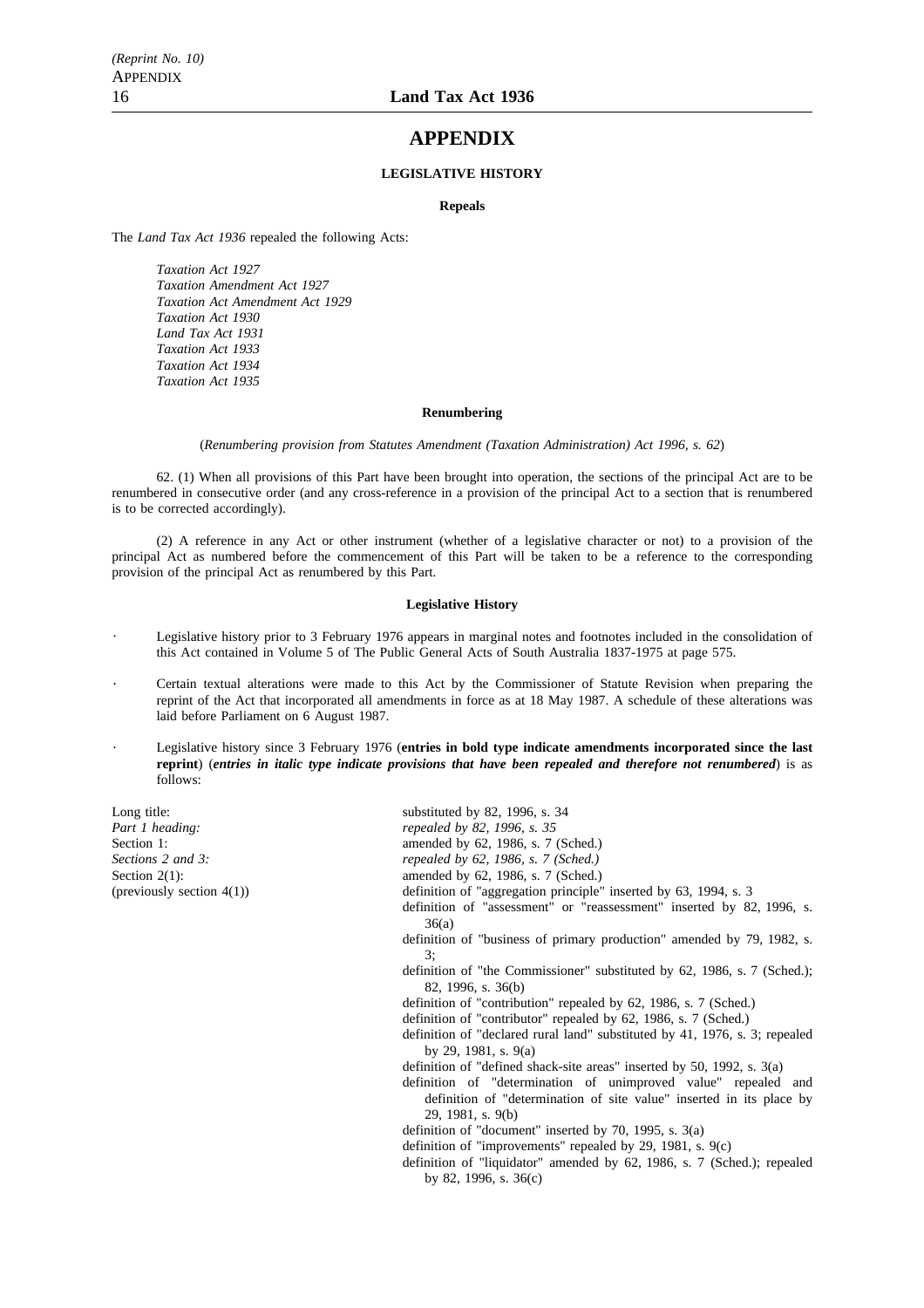repealed by 44, 1990, s. 3

definition of "owner" amended by 62, 1986, s. 7 (Sched.); 48, 1989, s. 3(a), (b); 50, 1992, s. 3(b), (c) definition of "particular notice" amended by 62, 1986, s. 7 (Sched.); repealed by 82, 1996, s. 36(d) definition of "regulation" deleted in pursuance of the *Acts Republication Act 1967* definition of "retirement village" inserted by 72, 1987, s. 3 definition of "returns" amended by 62, 1986, s. 7 (Sched.); repealed by 82, 1996, s. 36(e) definition of "shack site lease" inserted by 48, 1989, s. 3(c) definition of "site improvements" repealed and definition of "site value" inserted in its place by 29, 1981, s. 9(d) definition of "tax" substituted by 82, 1996, s. 36(f) definition of "taxpayer" amended by 82, 1996, s. 36(g) definition of "taxpayer in a representative capacity" repealed by 82, 1996, s. 36(h) definition of "Treasurer" repealed by 62, 1986, s. 7 (Sched.) definition of "unimproved value" repealed by 29, 1981, s. 9(e) Section 2(2): repealed by 29, 1981, s. 9(f); inserted by 70, 1995, s. 3(b) Section 3: inserted by 82, 1996, s. 37 *Part 2 comprising ss. 4A - 9 and heading amended by 62, 1986, s. 7 (Sched.); 2, 1987, s. 4; repealed by 82, 1996, s. 37 Part 3 heading: repealed by 82, 1996, s. 38*<br>Section 4(1): *repealed by 82, 1996, s. 38*<br>amended by 41, 1976, s. 4; amended by 41, 1976, s. 4; 32, 1977, s. 3(a)-(c); 61, 1979, (previously section 10(1)) s. 3(a); 79, 1982, s. 4; 62, 1986, ss. 3, 7 (Sched.); 82, 1996, Sched. cl. 3 Section 4(2): substituted by 82, 1996, s. 39 repealed by 32, 1977, s. 3(d); inserted by 61, 1979, s. 3(b); (previously section 10(3)) amended by 82, 1996, Sched. cl. 3 Section 4(4) and (5): amended by 62, 1986, s. 7 (Sched.) amended by 82, 1996, Sched. cl. 3 Section 5(3): **amended** by 82, 1996, s. 40(a), Sched. cl. 3 Section 5(4) and (5): substituted by 62, 1986, s. 7 (Sched.) Section 5(6): amended by 62, 1986, s. 7 (Sched.); 71, 1992, s. 3(1) (previously section 10A(6)) (Sched.); 82, 1996, s. 40(b), Sched. cl. 3 Section 5(8): amended by 82, 1996, Sched. cl. 3 Section 5(9): substituted by 62, 1986, s. 7 (Sched.); 71, 1992, s. 3(1) (previously section  $10A(9)$ ) (Sched.); amended by 82, 1996, s.  $40(c)$ Section 5(10): amended by 62, 1986, s. 7 (Sched.) Section 5(11): amended by 79, 1982, s. 5(a), (b); 62, 1986, s. 7 (Sched.); *Section 10A(11)(a)(ii): repealed by 70, 1995, s. 4(a)*<br>*Section 10A(12): amended by 62, 1986, s. 7 (S) Seperaled by 62, 1986, s. 7 (Sched.); repealed by 70, 1995, s. 4(b)* Section 5(12): inserted by 79, 1982, s. 5(c); substituted by 72, 1987, s. 4(b) *sepealed by 82, 1996, s. 40(d)* Section 7: substituted by 61, 1979, s. 5; amended by 29, 1981, s. 10; (previously section 11) substituted by 62, 1986, s. 4

definition of "the metropolitan area" substituted by 80, 1983, s. 3;

(previously section 4(2)) (previously section 5)

(previously section  $10(2)$ )<br>Section  $4(3)$ : (previously section 10(4) and (5)) Section 5: inserted by 61, 1979, s. 4 (previously section 10A)<br>Section  $5(2)$ : (previously section 10A(2)) (previously section 10A(3)) (previously section 10A(4) and (5)) (previously section 10A(8)) (previously section 10A(10)) (previously section  $10A(11)$ )  $72, 1987, s. 4(a)$ (previously section  $10A(12a)$ <br>Section  $10A(14)$ : Section 6: inserted by 38, 1996, s. 9 (previously section 10B)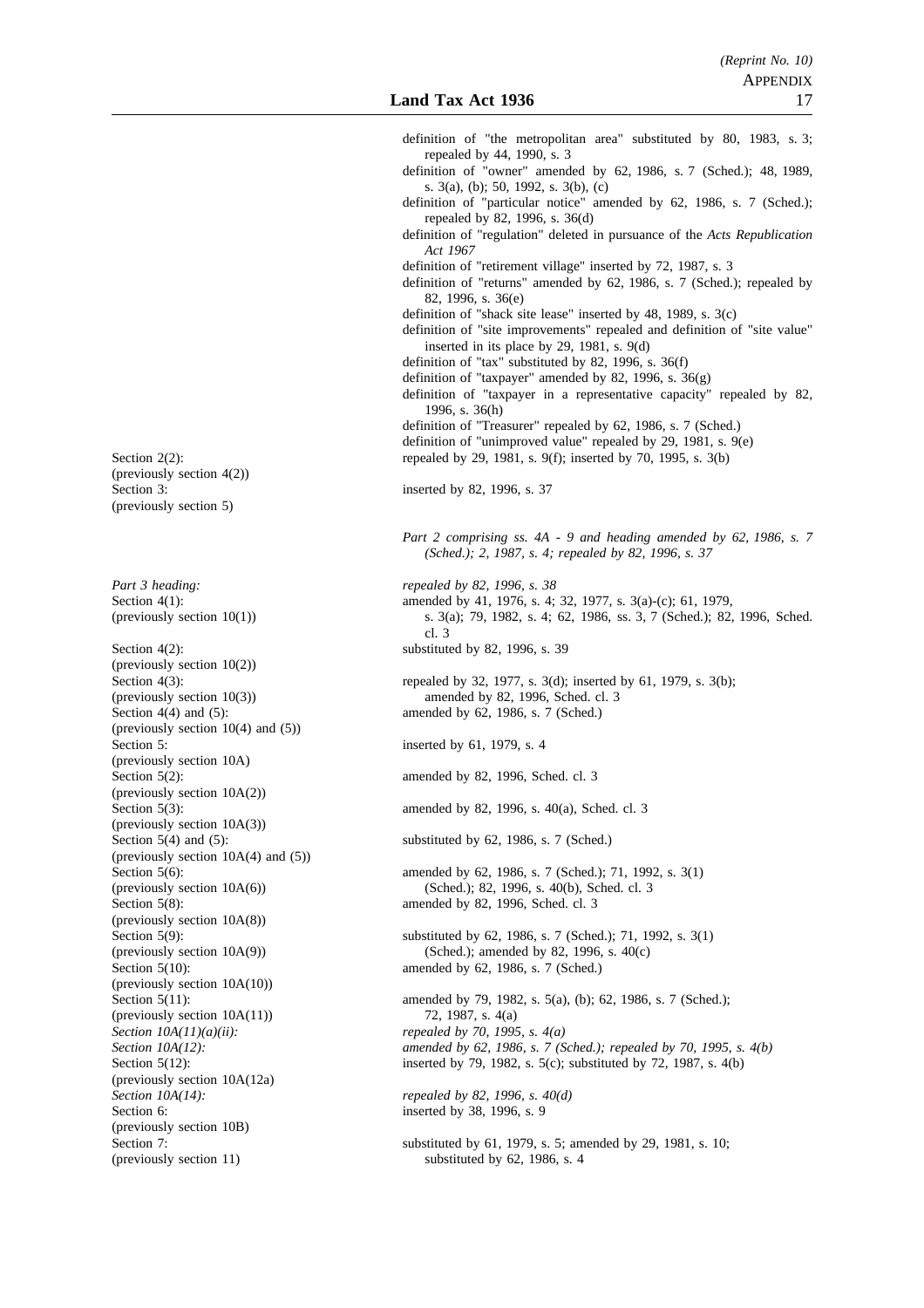Section 7(2): amended by 82, 1996, Sched. cl. 3 (previously section 11(2)) Section 10: inserted by 50, 1992, s. 5 (previously section 12D)  $(\text{previously section } 15(1))$  (Sched.) Section 12(2): inserted by 79, 1982, s.  $7(b)$ (previously section  $15(1a)$ )<br>Section  $15(2)$ : Section 13: inserted by 63, 1994, s. 7 (previously section 15A) *Section 16: repealed by 79, 1982, s. 8 Heading preceding section 31:* (previously section 31)<br>Section  $14(2)$ : (previously section 31(2)) (previously section 32(2)) *Heading preceding section 34:* (previously section 34) Section 17(1): amended by 82, 1996, s. 48 (previously section 35(1)) (previously section  $35(2)$ ) s. 48 Section 18: substituted by 32, 1977, s. 7 (previously section 42) (previously section 42(1))<br>Sections 43 and 44: *Part 6 heading: repealed by 82, 1996, s. 50* 

## 18 **Land Tax Act 1936**

*Section 11A: amended by 61, 1979, s. 6; 29, 1981, s. 11; repealed by 62, 1986, s. 4*<br>*Section 11B Section 11B: repealed by 41, 1976, s. 5* Section 8: amended by 41, 1976, s. 6; 32, 1977, s. 4; 79, 1985, s. 3; (previously section 12) substituted by 62, 1986, s. 5<br>Section 8(1): substituted by 63, 1988, s. 3(a); substituted by 63, 1988, s. 3(a); 48, 1989, s. 4(a); 44, 1990, (previously section 12(1)) s. 4(a); amended by 46, 1991, s. 3; substituted by 50, 1992, s. 4; amended by 77, 1993, s. 3; substituted by 63, 1994, s. 4 *Section 12(2): repealed by 44, 1990, s. 4(a) Section 12(5): substituted by 72, 1987, s. 5; 63, 1988, s. 3(b); 48, 1989, s. 4(b); repealed by 44, 1990, s. 4(b) Section 12A: amended by 32, 1977, s. 5; 61, 1979, s. 7; 29, 1981, s. 12; 79, 1982, s. 6; 79, 1985, s. 4; repealed by 62, 1986, s. 6* Section 9C: amended by 41, 1976, s. 7; 32, 1977, s. 6; 29, 1981, s. 13; (previously section 12C) substituted by 62, 1986, s. 7 (Sched.) Section 11: amended by 79, 1985, s. 5(a); redesignated as s. 13(1) in (previously section 13(1)) pursuance of the *Acts Republication Act 1967*; amended by 63, 1994, s. 5 *Section 13(2): amended by 79, 1985, s. 5(b); repealed by 78, 1986 (Sched. 5)* Section 12(1): amended by 79, 1982, s. 7(a); substituted by 62, 1986, s. 7 *Section 15(2): substituted by 79, 1982, s. 7(c); amended by 62, 1986, s. 7 (Sched.); repealed by 63, 1994, s. 6 Section 15(3): inserted by 79, 1982, s. 7(c); amended by 50, 1992, s. 6; repealed by 63, 1994, s. 6 Section 15(4) - (6): inserted by 79, 1982, s. 7(c); repealed by 63, 1994, s. 6* **Section 13(3):** amended by 81, 1997, s. 2(a)<br>Section 13(3a): **amended** by 81, 1997, s. 2(b) **Section 13(3a): inserted by 81, 1997, s. 2(b)** *Section 19: repealed by 62, 1986, s. 7 (Sched.)*<br> *Part 4 heading: repealed by 82, 1996, s. 41 Prepealed by 82, 1996, s. 41*<br>*Prepealed by 82, 1996, s. 42* Section 14: amended and redesignated as s. 31(1) by 82, 1996, s. 43 inserted by 82, 1996, s.  $43(b)$ Section 15(1): amended by 79, 1982, s. 9; substituted by 62, 1986, s. 7 (previously section  $32(1)$ ) (Sched.); amended by 82, 1996, s. 44(a) Section 15(2): amended by 62, 1986, s. 7 (Sched.); 82, 1996, s. 44(b) *Section 33: amended by 79, 1982, s. 10; substituted by 62, 1986, s. 7 (Sched.); repealed by 82, 1996, s. 45* Section 16: substituted by 79, 1982, s. 11; amended by 82, 1996, s. 47 Section 17(2): substituted by 62, 1986, s. 7 (Sched.); amended by 82, 1996, *Section 36: amended by 79, 1982, s. 12; repealed by 62, 1986, s. 7 (Sched.) Sections 37 - 39: repealed by 62, 1986, s. 7 (Sched.)*<br>*Section 40: substituted by 62, 1986, s. 7 (Sched.) Section 40: substituted by 62, 1986, s. 7 (Sched.); repealed by 82, 1996, s. 49 Section 41: amended by 79, 1982, s. 13; repealed by 62, 1986, s. 7 (Sched.)* Section 18(1): amended by 62, 1986, s. 7 (Sched.); 82, 1996, Sched. cl. 3 *repealed by 32, 1977, s. 7*